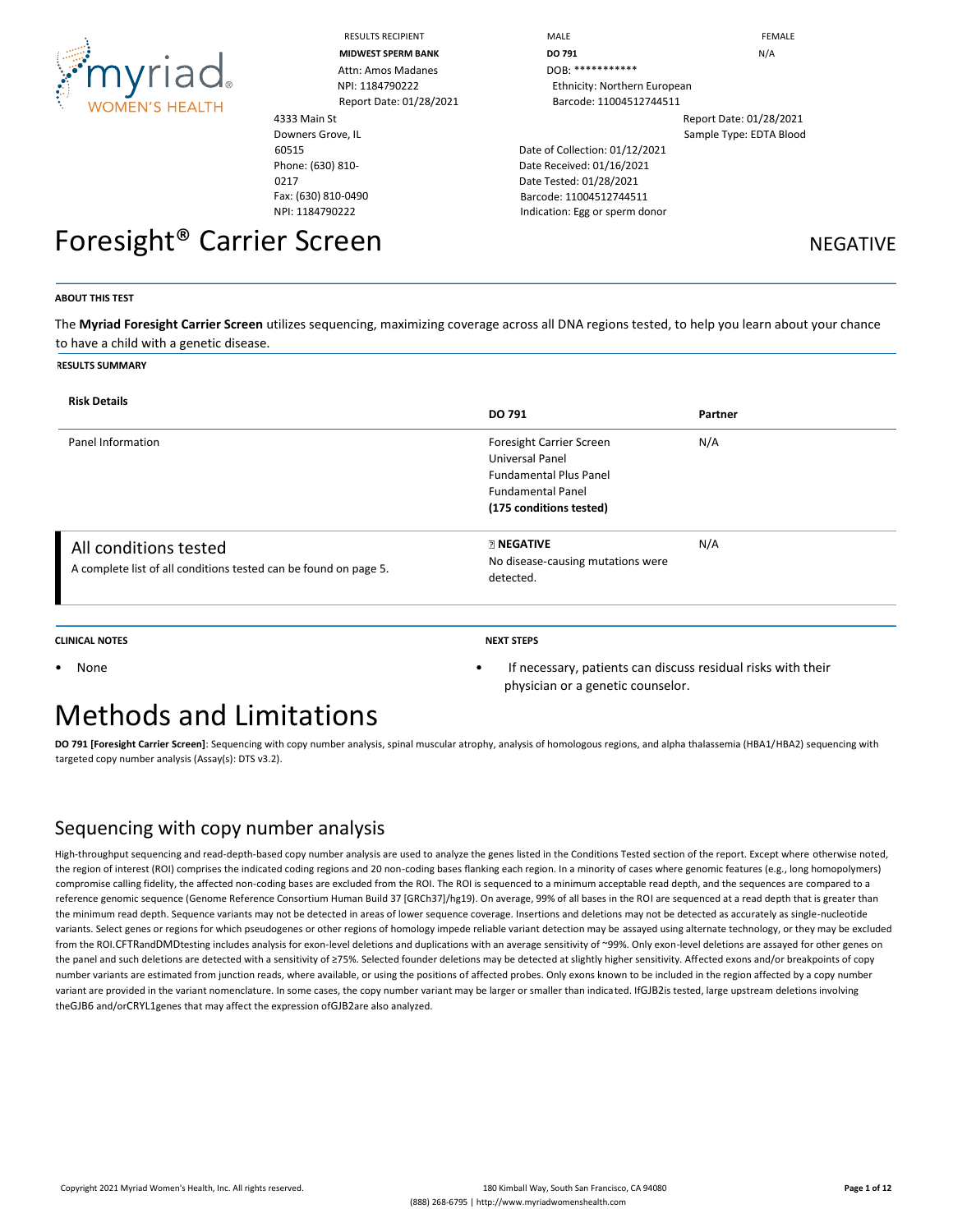

Attn: Amos Madanes **DOB: \*\*\*\*\*\*\*\*\*\*\*** 

RESULTS RECIPIENT **MALE MALE EXAMPLE MIDWEST SPERM BANK DO 791 DO 791 N/A** NPI: 1184790222 Ethnicity: Northern European Report Date: 01/28/2021 Barcode: 11004512744511

### Spinal muscular atrophy

Targeted copy number analysis via high-throughput sequencing is used to determine the copy number of exon 7 of theSMN1gene. Other genetic variants may interfere with this analysis. Some individuals with two copies ofSMN1are "silent" carriers with bothSMN1genes on one chromosome and no copies of the gene on the other chromosome. This is more likely in individuals who have two copies of theSMN1gene and are positive for the g.27134T>G single-nucleotide polymorphism (SNP) (PMID: 9199562, 23788250, and 28676062), which affects the reported residual risk; Ashkenazi Jewish or Asian patients with this genotype have a high post-test likelihood of being carriers for SMA and are reported as carriers. The g.27134T>G SNP is only reported in individuals who have two copies ofSMN1.

## Analysis of homologous regions

A combination of high-throughput sequencing, read-depth-based copy number analysis, and targeted genotyping is used to determine the number of functional gene copies and/or the presence of selected loss-of-function variants in certain genes that have homology to other genomic regions. The precise breakpoints of large deletions in these genes cannot be determined but are instead estimated from copy number analysis. Pseudogenes may interfere with this analysis, especially when many pseudogene copies are present.

IfCYP21A2is tested, patients who have one or more additional copies of theCYP21A2gene and a pathogenic variant may or may not be a carrier of 21-hydroxylase deficient CAH, depending on the chromosomal location of the variants (phase). BenignCYP21A2gene duplications and/or triplications will only be reported in this context. Some individuals with two functionalCYP21A2gene copies may be "silent" carriers, with two gene copies resulting from a duplication on one chromosome and a gene deletion on the other chromosome. This and other similar rare carrier states, where complementary changes exist between the chromosomes, may not be detected by the assay. Given that the true incidence of non-classic CAH is unknown, the residual carrier and reproductive risk numbers on the report are based only on the published incidence for classic CAH. However, the published prevalence of non-classic CAH is highest in individuals of Ashkenazi Jewish, Hispanic, Italian, and Yugoslav descent.

Therefore, the residual and reproductive risks are likely an underestimate for CAH, especially in the aforementioned populations, as they do not account for non-classic CAH.

### Alpha thalassemia (HBA1/HBA2) sequencing with targeted copy number analysis

High-throughput sequencing and read-depth-based copy number analysis are used to identify sequence variation and functional gene copies within the region of interest (ROI) ofHBA1andHBA2, which includes the listed exons plus 20 intronic flanking bases. In a minority of cases where genomic features (e.g., long homopolymers) compromise calling fidelity, the affected intronic bases are not included in the ROI. The ROI is sequenced to a minimum acceptable read depth, and the sequences are compared to a reference genomic sequence (Genome Reference Consortium Human Build 37 [GRCh37]/hg19). On average, 99% of all bases in the ROI are sequenced at a read depth that is greater than the minimum read depth. Sequence variants may not be detected in areas of lower sequence coverage. Insertions and deletions may not be detected as accurately as single-nucleotide variants. For large deletions or duplications in these genes, the precise breakpoints cannot be determined but are instead estimated from copy number analysis. This assay has been validated to detect up to two additional copies of each alpha globin gene. In rare instances where assay results suggest greater than two additional copies are present, this will be noted but the specific number of gene copies observed will not be provided.

Extensive sequence homology exists betweenHBA1andHBA2. This sequence homology can prevent certain variants from being localized to one gene over the other. In these instances, variant nomenclature will be provided for both genes. If follow-up testing is indicated for patients with the nomenclature provided for both genes, both HBA1andHBA2should be tested. Some individuals with four functional alpha globin gene copies may be "silent" carriers, with three gene copies resulting from triplication on one chromosome and a single gene deletion on the other chromosome. This and other similar rare carrier states, where complementary changes exist between the chromosomes, may not be detected by the assay.

### Interpretation of reported variants

Variants are classified according to internally defined criteria, which are compatible with the ACMG Standards and Guidelines for the Interpretation of Sequence Variants (PMID: 25741868). Variants that are considered disease-causing by Myriad Women's Health (MWH) are reported. In addition, variants that have not previously been established as a recognized cause of disease may be identified. In these cases, only variants classified as 'likely' pathogenic are reported. Likely pathogenic variants are described elsewhere in the report as 'likely to have a negative impact on gene function.' Variant pathogenicity is evaluated and classified by an assessment of the nature of the variant and reviews of reports of allele frequencies in cases and controls, functional studies, variant annotation and effect prediction, segregation studies, and other resources, where available. Exon-level duplications in theDMDandCFTRgenes are assumed to be in tandem and are classified according to their predicted effect on the reading frame. Benign variants, variants of uncertain significance, and variants not directly associated with the specified disease phenotype(s) are not reported.

### Limitations

The MWH Foresight Carrier Screen is designed to detect and report germline (constitutional) alterations. Mosaic (somatic) variation may not be detected, and if it is detected, it may not be reported. If more than one variant is detected in a gene, additional studies may be necessary to determine if those variants lie on the same chromosome or different chromosomes (phase). This test is not designed to detect sex-chromosome copy number variations. If present, sex-chromosome abnormalities may significantly reduce test sensitivity for X-linked conditions. Variant interpretation and residual and reproductive risk estimations assume a normal karyotype and may be different for individuals with abnormal karyotypes. The test does not fully address all inherited forms of intellectual disability, birth defects, or heritable diseases. Furthermore, not all forms of genetic variation are detected by this assay (i.e., duplications [except in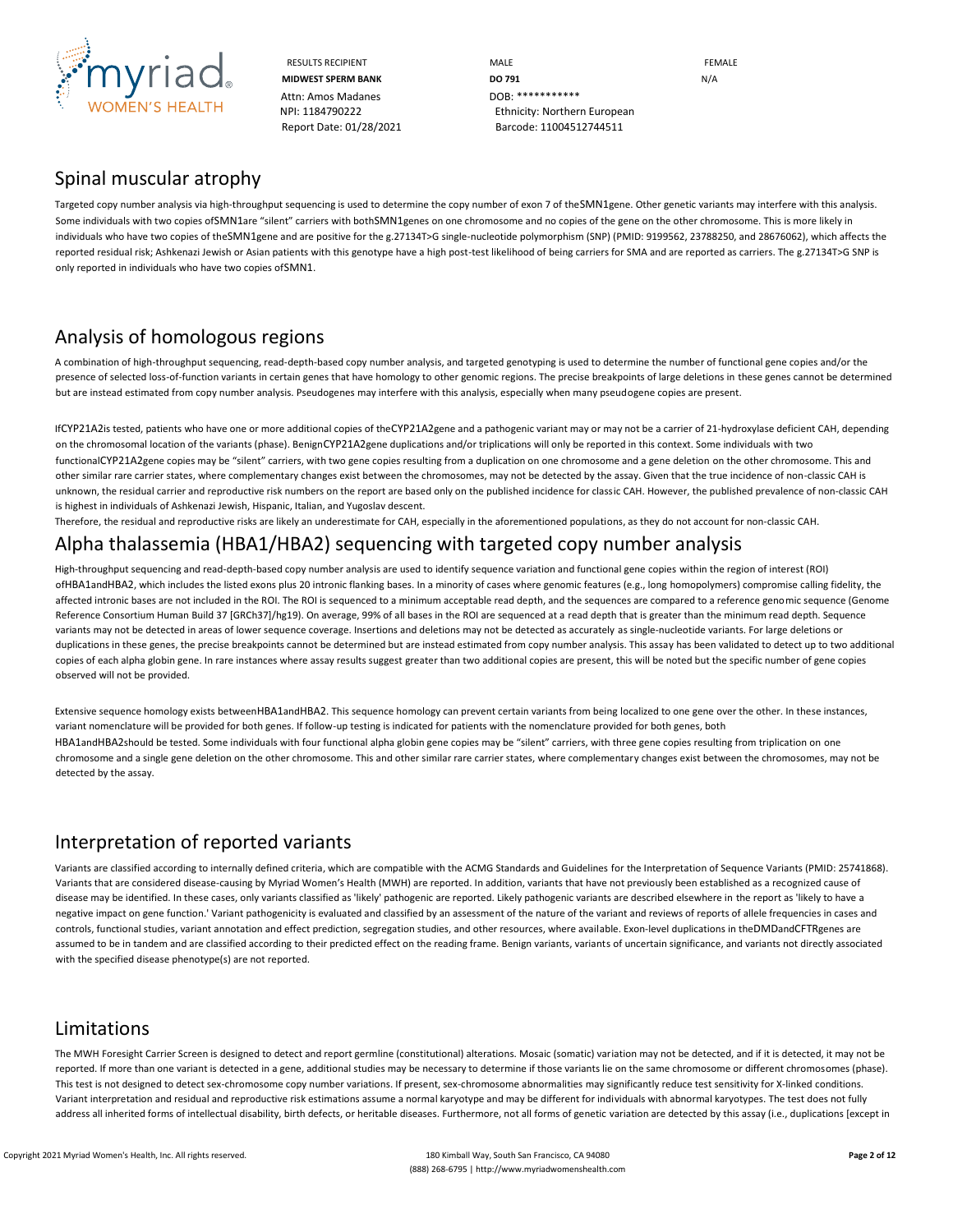

Attn: Amos Madanes **DOB: \*\*\*\*\*\*\*\*\*\*\*** 

RESULTS RECIPIENT **MALE MALE EXAMPLE MIDWEST SPERM BANK DO 791 DO 791** NPI: 1184790222 Ethnicity: Northern European Report Date: 01/28/2021 Barcode: 11004512744511

specified genes], chromosomal rearrangements, structural abnormalities, etc.). Additional testing may be appropriate for some individuals. Pseudogenes and other regions of homology may interfere with this analysis. In an unknown number of cases, other genetic variation may interfere with variant detection. Rare carrier states where complementary changes exist between the chromosomes may not be detected by the assay. Other possible sources of diagnostic error include sample mix-up, trace contamination, bone marrow transplantation, blood transfusions, and technical or analytical errors.

Detection rates are determined using published scientific literature and/or reputable databases, when available, to estimate the fraction of disease alleles, weighted by frequency, that the methodology is predicted to be able or unable to detect. Detection rates are approximate and only account for analytical sensitivity. Certain variants that have been previously described in the literature may not be reported, if there is insufficient evidence for pathogenicity. Detection rates do not account for the disease specific rates ofde novovariation.

This test was developed, and its performance characteristics determined by, Myriad Women's Health, Inc. It has not been cleared or approved by the US Food and Drug Administration (FDA). The FDA does not require this test to go through premarket review. This test is used for clinical purposes. It should not be regarded as investigational or for research. This laboratory is certified under the Clinical Laboratory Improvement Amendments of 1988 (CLIA) as qualified to perform high-complexity clinical testing. These results are adjunctive to the ordering physician's evaluation. CLIA Number: #05D1102604.

#### **Incidental Findings**

Unless otherwise indicated, these results and interpretations are limited to the specific disease panel(s) requested by the ordering healthcare provider. In some cases, standard data analyses may identify genetic findings beyond the region(s) of interest specified by the test, and such findings may not be reported. These findings may include genomic abnormalities with major, minor, or no, clinical significance.

If you have questions or would like more information about any of the test methods or limitations, please contact (888) 268-6795.

### Resources

#### GENOME CONNECT | http://www.genomeconnect.org

Patients can share their reports using research registries such as Genome Connect, an online research registry building a genetics and health knowledge base. Genome Connect provides patients, physicians, and researchers an opportunity to share genetic information to support the study of the impact of genetic variation on health conditions.

### SENIOR LABORATORY DIRECTOR

Kende 17 Bonles

Karla R. Bowles, PhD, FACMG, CGMB

Report content approved by Lulu Mao, PhD, DABMGG on Jan 28, 2021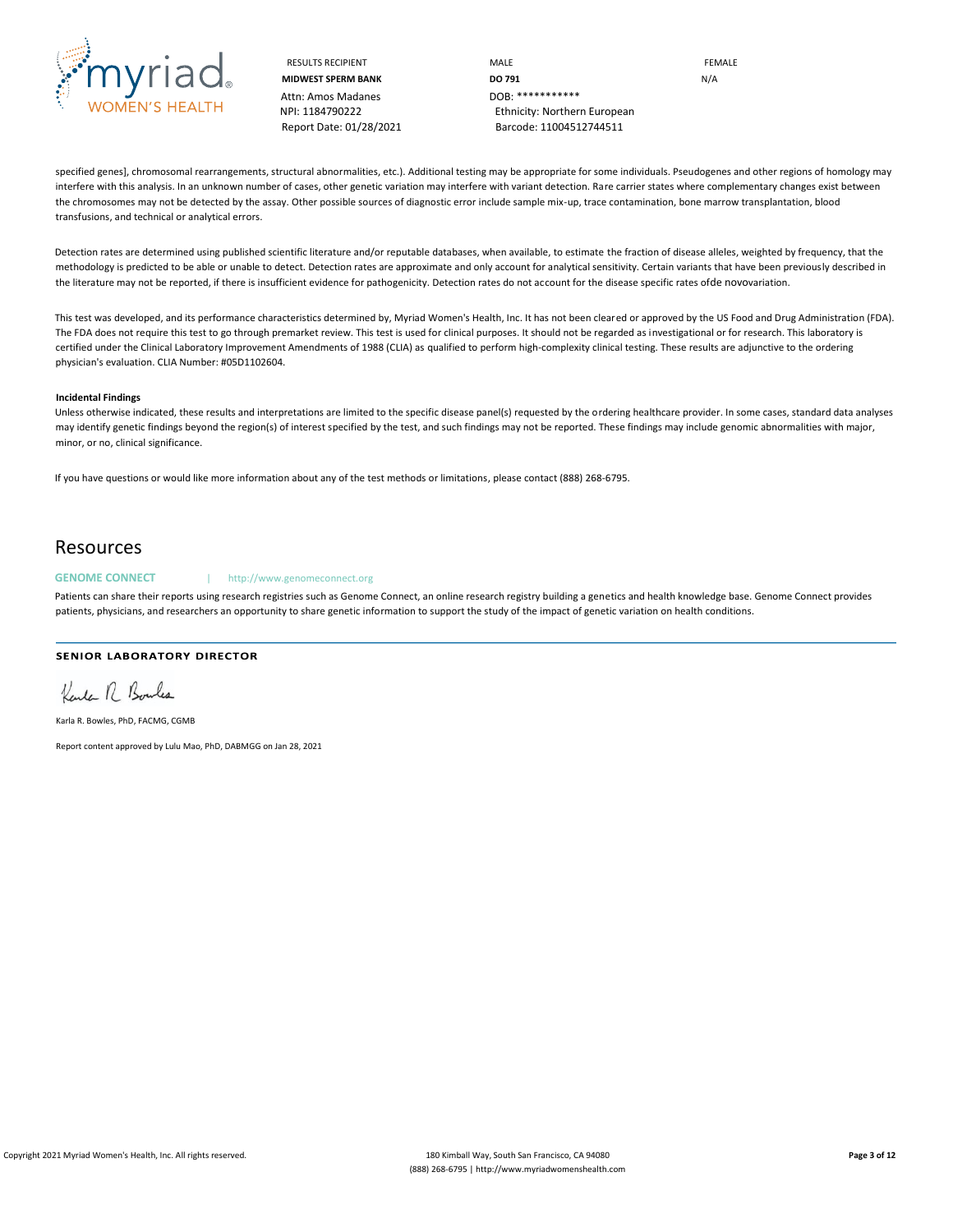

RESULTS RECIPIENT **MALE MALE EXAMPLE** Attn: Amos Madanes **DOB:** \*\*\*\*\*\*\*\*\*\*\*\*\*

# Conditions Tested

**11-beta-hydroxylase-deficient Congenital Adrenal Hyperplasia** - **Gene:** CYP11B1. Autosomal Recessive. Sequencing with copy number analysis. **Exons:**

NM\_000497:1-9. **Detection Rate:** Northern European 94%. **6-pyruvoyl-tetrahydropterin Synthase Deficiency** - **Gene:** PTS. Autosomal Recessive. Sequencing with copy number analysis. **Exons:** NM\_000317:1-6.

**Detection Rate:** Northern European >99%.

**ABCC8-related Familial Hyperinsulinism** - **Gene:** ABCC8. Autosomal Recessive. Sequencing with copy number analysis. **Exons:** NM\_000352:1-39. **Detection Rate:** Northern European >99%.

**Adenosine Deaminase Deficiency** - **Gene:** ADA. Autosomal Recessive. Sequencing with copy number analysis. **Exons:** NM\_000022:1-12. **Detection Rate:** Northern European >99%. **Alpha Thalassemia, HBA1/HBA2-related** - **Genes:** HBA1, HBA2. Autosomal Recessive. Alpha thalassemia (HBA1/HBA2) sequencing with targeted copy number analysis. **Exons:**  NM\_000517:1-3; NM\_000558:1-3. **Variants (19):** -(alpha)20.5, -BRIT, --MEDI, --MEDII, --SEA, --THAI or --FIL, -alpha3.7, -alpha4.2, HBA1+HBA2 deletion, Hb Constant Spring, Poly(A) AATAAA>AATA--, Poly(A) AATAAA>AATAAG, Poly(A) AATAAA>AATGAA, anti3.7, anti4.2, c.\*93A>G, c.\*94\_\*95delAA, c.\*95A>G, del HS-40. **Detection Rate:** Not calculated due to rarity of disease in this individual's reported ethnicity.

**Alpha-mannosidosis** - **Gene:** MAN2B1. Autosomal Recessive. Sequencing with copy number analysis. **Exons:** NM\_000528:1-23. **Detection Rate:** Northern European >99%. **Alpha-sarcoglycanopathy** - **Gene:** SGCA. Autosomal Recessive. Sequencing with copy

number analysis. **Exons:** NM\_000023:1-9. **Detection Rate:** Northern European >99%. **Alstrom Syndrome** - **Gene:** ALMS1. Autosomal Recessive. Sequencing with copy number analysis. **Exons:** NM\_015120:1-23. **Detection Rate:** Northern European >99%.

**AMT-related Glycine Encephalopathy** - **Gene:** AMT. Autosomal Recessive. Sequencing with copy number analysis. **Exons:** NM\_000481:1-9. **Detection Rate:** Northern European >99%.

**Andermann Syndrome** - **Gene:** SLC12A6. Autosomal Recessive. Sequencing with copy number analysis. **Exons:** NM\_133647:1-25. **Detection Rate:** Northern European >99%. **Argininemia** - **Gene:** ARG1. Autosomal Recessive. Sequencing with copy number analysis. **Exons:** NM\_000045:1-8. **Detection Rate:** Northern European 97%. **Argininosuccinic Aciduria**  - **Gene:** ASL. Autosomal Recessive. Sequencing with copy number analysis. **Exons:**  NM\_001024943:1-16. **Detection Rate:** Northern European >99%.

**Aspartylglucosaminuria** - **Gene:** AGA. Autosomal Recessive. Sequencing with copy number analysis. **Exons:** NM\_000027:1-9. **Detection Rate:** Northern European >99%.

**Ataxia with Vitamin E Deficiency** - **Gene:** TTPA. Autosomal Recessive. Sequencing with copy number analysis. **Exons:** NM\_000370:1-5. **Detection Rate:** Northern European >99%. **Ataxia-telangiectasia** - **Gene:** ATM. Autosomal Recessive. Sequencing with copy number

analysis. **Exons:** NM\_000051:2-63. **Detection Rate:** Northern European 98%. **ATP7A-related Disorders** - **Gene:** ATP7A. X-linked Recessive. Sequencing with copy number

analysis. **Exons:** NM\_000052:2-23. **Detection Rate:** Northern European 96%. **Autoimmune Polyglandular Syndrome Type 1** - **Gene:** AIRE. Autosomal Recessive.

Sequencing with copy number analysis. **Exons:** NM\_000383:1-14. **Detection Rate:** Northern European >99%.

**Autosomal Recessive Osteopetrosis Type 1** - **Gene:** TCIRG1. Autosomal Recessive. Sequencing with copy number analysis. **Exons:** NM\_006019:2-20. **Detection Rate:** Northern European >99%.

**Autosomal Recessive Polycystic Kidney Disease, PKHD1-related** - **Gene:** PKHD1. Autosomal Recessive. Sequencing with copy number analysis. **Exons:**

NM\_138694:2-67. **Detection Rate:** Northern European >99%.

**Autosomal Recessive Spastic Ataxia of Charlevoix-Saguenay** - **Gene:** SACS. Autosomal Recessive. Sequencing with copy number analysis. **Exons:**

NM\_014363:2-10. **Detection Rate:** Northern European 99%.

**Bardet-Biedl Syndrome, BBS1-related** - **Gene:** BBS1. Autosomal Recessive. Sequencing with copy number analysis. **Exons:** NM\_024649:1-17. **Detection Rate:** Northern European >99%.

**Bardet-Biedl Syndrome, BBS10-related** - **Gene:** BBS10. Autosomal Recessive. Sequencing with copy number analysis. **Exons:** NM\_024685:1-2. **Detection Rate:** Northern European >99%.

Copyright 2021 Myriad Women's Health, Inc. All rights reserved. 180 Kimball Way, South San Francisco, CA 94080 **Page 4 of 12 Bardet-Biedl Syndrome, BBS12-related** - **Gene:** BBS12. Autosomal Recessive.

**MIDWEST SPERM BANK DO 791 DO 791** NPI: 1184790222 Ethnicity: Northern European Report Date: 01/28/2021 Barcode: 11004512744511

> Sequencing with copy number analysis. **Exon:** NM\_152618:2. **Detection Rate:** Northern European >99%.

**Bardet-Biedl Syndrome, BBS2-related** - **Gene:** BBS2. Autosomal Recessive.

Sequencing with copy number analysis. **Exons:** NM\_031885:1-17. **Detection Rate:** Northern European >99%.

**BCS1L-related Disorders** - **Gene:** BCS1L. Autosomal Recessive. Sequencing with copy number analysis. **Exons:** NM\_004328:3-9. **Detection Rate:** Northern European >99%.

**Beta-sarcoglycanopathy** - **Gene:** SGCB. Autosomal Recessive. Sequencing with copy number analysis. **Exons:** NM\_000232:1-6. **Detection Rate:** Northern European >99%.

**Biotinidase Deficiency** - **Gene:** BTD. Autosomal Recessive. Sequencing with copy number analysis. **Exons:** NM\_000060:1-4. **Detection Rate:** Northern European >99%.

**Bloom Syndrome** - **Gene:** BLM. Autosomal Recessive. Sequencing with copy number analysis. **Exons:** NM\_000057:2-22. **Detection Rate:** Northern European >99%.

**Calpainopathy** - **Gene:** CAPN3. Autosomal Recessive. Sequencing with copy number analysis. **Exons:** NM\_000070:1-24. **Detection Rate:** Northern European >99%.

**Canavan Disease** - **Gene:** ASPA. Autosomal Recessive. Sequencing with copy number analysis. **Exons:** NM\_000049:1-6. **Detection Rate:** Northern European 98%.

**Carbamoylphosphate Synthetase I Deficiency** - **Gene:** CPS1. Autosomal Recessive. Sequencing with copy number analysis. **Exons:** NM\_001875:1-38. **Detection Rate:** Northern European >99%.

**Carnitine Palmitoyltransferase IA Deficiency** - **Gene:** CPT1A. Autosomal Recessive. Sequencing with copy number analysis. **Exons:** NM\_001876:2-19. **Detection Rate:** Northern European >99%.

**Carnitine Palmitoyltransferase II Deficiency** - **Gene:** CPT2. Autosomal Recessive. Sequencing with copy number analysis. **Exons:** NM\_000098:1-5. **Detection Rate:** Northern European >99%.

**Cartilage-hair Hypoplasia** - **Gene:** RMRP. Autosomal Recessive. Sequencing with copy number analysis. **Exon:** NR\_003051:1. **Detection Rate:** Northern European >99%.

**Cerebrotendinous Xanthomatosis** - **Gene:** CYP27A1. Autosomal Recessive.

Sequencing with copy number analysis. **Exons:** NM\_000784:1-9. **Detection Rate:** Northern European >99%.

**Citrullinemia Type 1** - **Gene:** ASS1. Autosomal Recessive. Sequencing with copy number analysis. **Exons:** NM\_000050:3-16. **Detection Rate:** Northern European >99%.

**CLN3-related Neuronal Ceroid Lipofuscinosis** - **Gene:** CLN3. Autosomal Recessive. Sequencing with copy number analysis. **Exons:** NM\_001042432:2-16. **Detection Rate:**  Northern European >99%.

**CLN5-related Neuronal Ceroid Lipofuscinosis** - **Gene:** CLN5. Autosomal Recessive. Sequencing with copy number analysis. **Exons:** NM\_006493:1-4. **Detection Rate:** Northern European >99%.

**CLN6-related Neuronal Ceroid Lipofuscinosis** - **Gene:** CLN6. Autosomal Recessive. Sequencing with copy number analysis. **Exons:** NM\_017882:1-7. **Detection Rate:** Northern European >99%.

**CLN8-related Neuronal Ceroid Lipofuscinosis** - **Gene:** CLN8. Autosomal Recessive. Sequencing with copy number analysis. **Exons:** NM\_018941:2-3. **Detection Rate:** Northern European >99%.

**Cohen Syndrome** - **Gene:** VPS13B. Autosomal Recessive. Sequencing with copy number analysis. **Exons:** NM\_017890:2-62. **Detection Rate:** Northern European 97%. **COL4A3-related Alport Syndrome** - **Gene:** COL4A3. Autosomal Recessive.

Sequencing with copy number analysis. **Exons:** NM\_000091:1-52. **Detection Rate:** Northern European 97%.

**COL4A4-related Alport Syndrome** - **Gene:** COL4A4. Autosomal Recessive. Sequencing with copy number analysis. **Exons:** NM\_000092:2-48. **Detection Rate:** Northern European 98%.

**Combined Pituitary Hormone Deficiency, PROP1-related** - **Gene:** PROP1. Autosomal Recessive. Sequencing with copy number analysis. **Exons:**

NM\_006261:1-3. **Detection Rate:** Northern European >99%.

**Congenital Adrenal Hyperplasia, CYP21A2-related** - **Gene:** CYP21A2. Autosomal Recessive. Analysis of homologous regions. **Variants (13):** CYP21A2 deletion, CYP21A2 duplication, CYP21A2 triplication, G111Vfs\*21, I173N, L308Ffs\*6, P31L, Q319\*, Q319\*+CYP21A2dup, R357W, V282L, [I237N;V238E;M240K], c.293-13C>G. **Detection Rate:** Northern European 96%.

**Congenital Disorder of Glycosylation Type Ia** - **Gene:** PMM2. Autosomal Recessive. Sequencing with copy number analysis. **Exons:** NM\_000303:1-8. **Detection Rate:**

(888) 268-6795 | http://www.myriadwomenshealth.com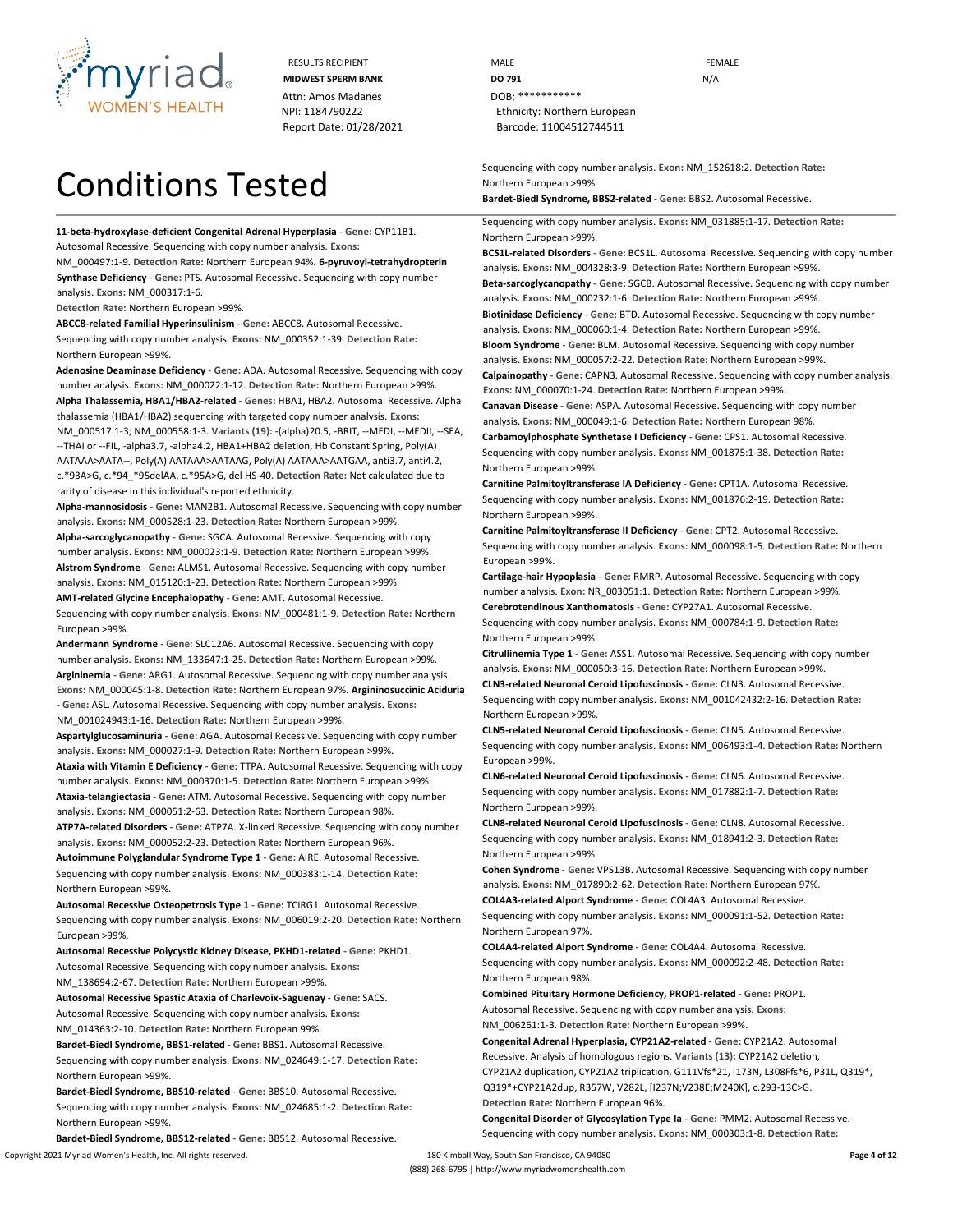

RESULTS RECIPIENT **MALE MALE EXAMPLE** Attn: Amos Madanes **DOB:** \*\*\*\*\*\*\*\*\*\*\*\*\*

#### Northern European >99%.

**Congenital Disorder of Glycosylation Type Ic** - **Gene:** ALG6. Autosomal Recessive. Sequencing with copy number analysis. **Exons:** NM\_013339:2-15. **Detection Rate:** Northern European >99%.

**Congenital Disorder of Glycosylation, MPI-related** - **Gene:** MPI. Autosomal Recessive. Sequencing with copy number analysis. **Exons:** NM\_002435:1-8.

**Detection Rate:** Northern European >99%.

**Costeff Optic Atrophy Syndrome** - **Gene:** OPA3. Autosomal Recessive. Sequencing with copy number analysis. **Exons:** NM\_025136:1-2. **Detection Rate:** Northern European >99%. **Cystic Fibrosis** - **Gene:** CFTR. Autosomal Recessive. Sequencing with copy number analysis. **Exons:** NM\_000492:1-27. IVS8-5T allele analysis is only reported in the presence of the R117H mutation. **Detection Rate:** Northern European >99%. **Cystinosis** - **Gene:** CTNS. Autosomal Recessive. Sequencing with copy number analysis. **Exons:** NM\_004937:3-12. **Detection Rate:** Northern European >99%.

**D-bifunctional Protein Deficiency** - **Gene:** HSD17B4. Autosomal Recessive. Sequencing with copy number analysis. **Exons:** NM\_000414:1-24. **Detection Rate:** Northern European 98%.

**Delta-sarcoglycanopathy** - **Gene:** SGCD. Autosomal Recessive. Sequencing with copy number analysis. **Exons:** NM\_000337:2-9. **Detection Rate:** Northern European 99%.

**Dihydrolipoamide Dehydrogenase Deficiency** - **Gene:** DLD. Autosomal Recessive. Sequencing with copy number analysis. **Exons:** NM\_000108:1-14. **Detection Rate:** Northern European >99%.

**Dysferlinopathy** - **Gene:** DYSF. Autosomal Recessive. Sequencing with copy number analysis. **Exons:** NM\_003494:1-55. **Detection Rate:** Northern European 98%.

**Dystrophinopathy (Including Duchenne/Becker Muscular Dystrophy)** - **Gene:** DMD. X-linked Recessive. Sequencing with copy number analysis. **Exons:**

NM\_004006:1-79. **Detection Rate:** Northern European >99%.

**ERCC6-related Disorders** - **Gene:** ERCC6. Autosomal Recessive. Sequencing with copy number analysis. **Exons:** NM\_000124:2-21. **Detection Rate:** Northern European 99%. **ERCC8-related Disorders** - **Gene:** ERCC8. Autosomal Recessive. Sequencing with copy number analysis. **Exons:** NM\_000082:1-12. **Detection Rate:** Northern European 95%. **EVC-related Ellis-van Creveld Syndrome** - **Gene:** EVC. Autosomal Recessive.

Sequencing with copy number analysis. **Exons:** NM\_153717:1-21. **Detection Rate:** Northern European 96%.

**EVC2-related Ellis-van Creveld Syndrome** - **Gene:** EVC2. Autosomal Recessive. Sequencing with copy number analysis. **Exons:** NM\_147127:1-22. **Detection Rate:** Northern European >99%.

**Fabry Disease** - **Gene:** GLA. X-linked Recessive. Sequencing with copy number analysis. **Exons:** NM\_000169:1-7. **Detection Rate:** Northern European 98%. **Familial Dysautonomia** - **Gene:** ELP1. Autosomal Recessive. Sequencing with copy number analysis. **Exons:**  NM\_003640:2-37. **Detection Rate:** Northern European >99%.

**Familial Mediterranean Fever** - **Gene:** MEFV. Autosomal Recessive. Sequencing with copy number analysis. **Exons:** NM\_000243:1-10. **Detection Rate:** Northern European >99%. **Fanconi Anemia Complementation Group A** - **Gene:** FANCA. Autosomal Recessive. Sequencing with copy number analysis. **Exons:** NM\_000135:1-43. **Detection Rate:** Northern European 92%.

**Fanconi Anemia, FANCC-related** - **Gene:** FANCC. Autosomal Recessive.

Sequencing with copy number analysis. **Exons:** NM\_000136:2-15. **Detection Rate:** Northern European >99%.

**FKRP-related Disorders** - **Gene:** FKRP. Autosomal Recessive. Sequencing with copy number analysis. **Exon:** NM\_024301:4. **Detection Rate:** Northern European >99%. **FKTN-related Disorders** - **Gene:** FKTN. Autosomal Recessive. Sequencing with copy number analysis. **Exons:** NM\_001079802:3-11. **Detection Rate:** Northern European >99%.

**Free Sialic Acid Storage Disorders** - **Gene:** SLC17A5. Autosomal Recessive. Sequencing with copy number analysis. **Exons:** NM\_012434:1-11. **Detection Rate:** Northern European 98%.

**Galactokinase Deficiency** - **Gene:** GALK1. Autosomal Recessive. Sequencing with copy number analysis. **Exons:** NM\_000154:1-8. **Detection Rate:** Northern European >99%. **Galactosemia** - **Gene:** GALT. Autosomal Recessive. Sequencing with copy number analysis. **Exons:** NM\_000155:1-11. **Detection Rate:** Northern European >99%. **Gammasarcoglycanopathy** - **Gene:** SGCG. Autosomal Recessive. Sequencing with copy number analysis. **Exons:** NM\_000231:2-8. **Detection Rate:** Northern European 88%.

**MIDWEST SPERM BANK DO 791 DO 791 N/A** NPI: 1184790222 Ethnicity: Northern European Report Date: 01/28/2021 Barcode: 11004512744511

> **Gaucher Disease** - **Gene:** GBA. Autosomal Recessive. Analysis of homologous regions. **Variants (10):** D409V, D448H, IVS2+1G>A, L444P, N370S, R463C, R463H, R496H, V394L, p.L29Afs\*18. **Detection Rate:** Northern European 60%.

**GJB2-related DFNB1 Nonsyndromic Hearing Loss and Deafness** - **Gene:** GJB2. Autosomal Recessive. Sequencing with copy number analysis. **Exons:**

NM\_004004:1-2. **Detection Rate:** Northern European >99%.

**GLB1-related Disorders** - **Gene:** GLB1. Autosomal Recessive. Sequencing with copy number analysis. **Exons:** NM\_000404:1-16. **Detection Rate:** Northern European >99%.

**GLDC-related Glycine Encephalopathy** - **Gene:** GLDC. Autosomal Recessive. Sequencing with copy number analysis. **Exons:** NM\_000170:1-25. **Detection Rate:** Northern European 94%.

**Glutaric Acidemia, GCDH-related** - **Gene:** GCDH. Autosomal Recessive. Sequencing with copy number analysis. **Exons:** NM\_000159:2-12. **Detection Rate:** Northern European >99%.

**Glycogen Storage Disease Type Ia** - **Gene:** G6PC. Autosomal Recessive. Sequencing with copy number analysis. **Exons:** NM\_000151:1-5. **Detection Rate:** Northern European >99%.

**Glycogen Storage Disease Type Ib** - **Gene:** SLC37A4. Autosomal Recessive. Sequencing with copy number analysis. **Exons:** NM\_001164277:3-11. **Detection Rate:** Northern European >99%.

**Glycogen Storage Disease Type III** - **Gene:** AGL. Autosomal Recessive. Sequencing with copy number analysis. **Exons:** NM\_000642:2-34. **Detection Rate:** Northern European >99%. **GNE Myopathy** - **Gene:** GNE. Autosomal Recessive. Sequencing with copy number analysis. **Exons:** NM\_001128227:1-12. **Detection Rate:** Northern European >99%. **GNPTAB-related Disorders** - **Gene:** GNPTAB. Autosomal Recessive. Sequencing with copy number analysis. **Exons:** NM\_024312:1-21. **Detection Rate:** Northern European >99%.

**HADHA-related Disorders** - **Gene:** HADHA. Autosomal Recessive. Sequencing with copy number analysis. **Exons:** NM\_000182:1-20. **Detection Rate:** Northern European >99%. **Hb Beta Chain-related Hemoglobinopathy (Including Beta Thalassemia and Sickle Cell Disease)** - **Gene:** HBB. Autosomal Recessive. Sequencing with copy number analysis. **Exons:**  NM\_000518:1-3. **Detection Rate:** Northern European >99%. **Hereditary Fructose Intolerance** - **Gene:** ALDOB. Autosomal Recessive. Sequencing with copy number analysis. **Exons:** NM\_000035:2-9. **Detection Rate:** Northern European >99%.

**Herlitz Junctional Epidermolysis Bullosa, LAMB3-related** - **Gene:** LAMB3. Autosomal Recessive. Sequencing with copy number analysis. **Exons:**

NM\_000228:2-23. **Detection Rate:** Northern European >99%.

**Hexosaminidase A Deficiency (Including Tay-Sachs Disease)** - **Gene:** HEXA. Autosomal Recessive. Sequencing with copy number analysis. **Exons:**

NM\_000520:1-14. **Detection Rate:** Northern European >99%. **HMG-CoA Lyase Deficiency** - **Gene:** HMGCL. Autosomal Recessive. Sequencing with copy number analysis. **Exons:** NM\_000191:1-9. **Detection Rate:** Northern European 98%.

**Holocarboxylase Synthetase Deficiency** - **Gene:** HLCS. Autosomal Recessive. Sequencing with copy number analysis. **Exons:** NM\_000411:4-12. **Detection Rate:** Northern European >99%.

**Homocystinuria, CBS-related** - **Gene:** CBS. Autosomal Recessive. Sequencing with copy number analysis. **Exons:** NM\_000071:3-17. **Detection Rate:** Northern European >99%. **Hydrolethalus Syndrome** - **Gene:** HYLS1. Autosomal Recessive. Sequencing with copy number analysis. **Exon:** NM\_145014:4. **Detection Rate:** Northern European >99%. **Hypophosphatasia** - **Gene:** ALPL. Autosomal Recessive. Sequencing with copy number analysis. **Exons:** NM\_000478:2-12. **Detection Rate:** Northern European >99%.

**Isovaleric Acidemia** - **Gene:** IVD. Autosomal Recessive. Sequencing with copy number analysis. **Exons:** NM\_002225:1-12. **Detection Rate:** Northern European >99%. **Joubert Syndrome 2** - **Gene:** TMEM216. Autosomal Recessive. Sequencing with copy number analysis. **Exons:** NM\_001173990:1-5. **Detection Rate:** Northern European >99%. **Junctional Epidermolysis Bullosa, LAMA3-related** - **Gene:** LAMA3. Autosomal Recessive. Sequencing with copy number analysis. **Exons:** NM\_000227:1-38. **Detection Rate:** Northern European >99%.

**Junctional Epidermolysis Bullosa, LAMC2-related** - **Gene:** LAMC2. Autosomal Recessive. Sequencing with copy number analysis. **Exons:** NM\_005562:1-23. **Detection Rate:** Northern European >99%.

**KCNJ11-related Familial Hyperinsulinism** - **Gene:** KCNJ11. Autosomal Recessive. Sequencing with copy number analysis. **Exon:** NM\_000525:1. **Detection Rate:** Northern European >99%.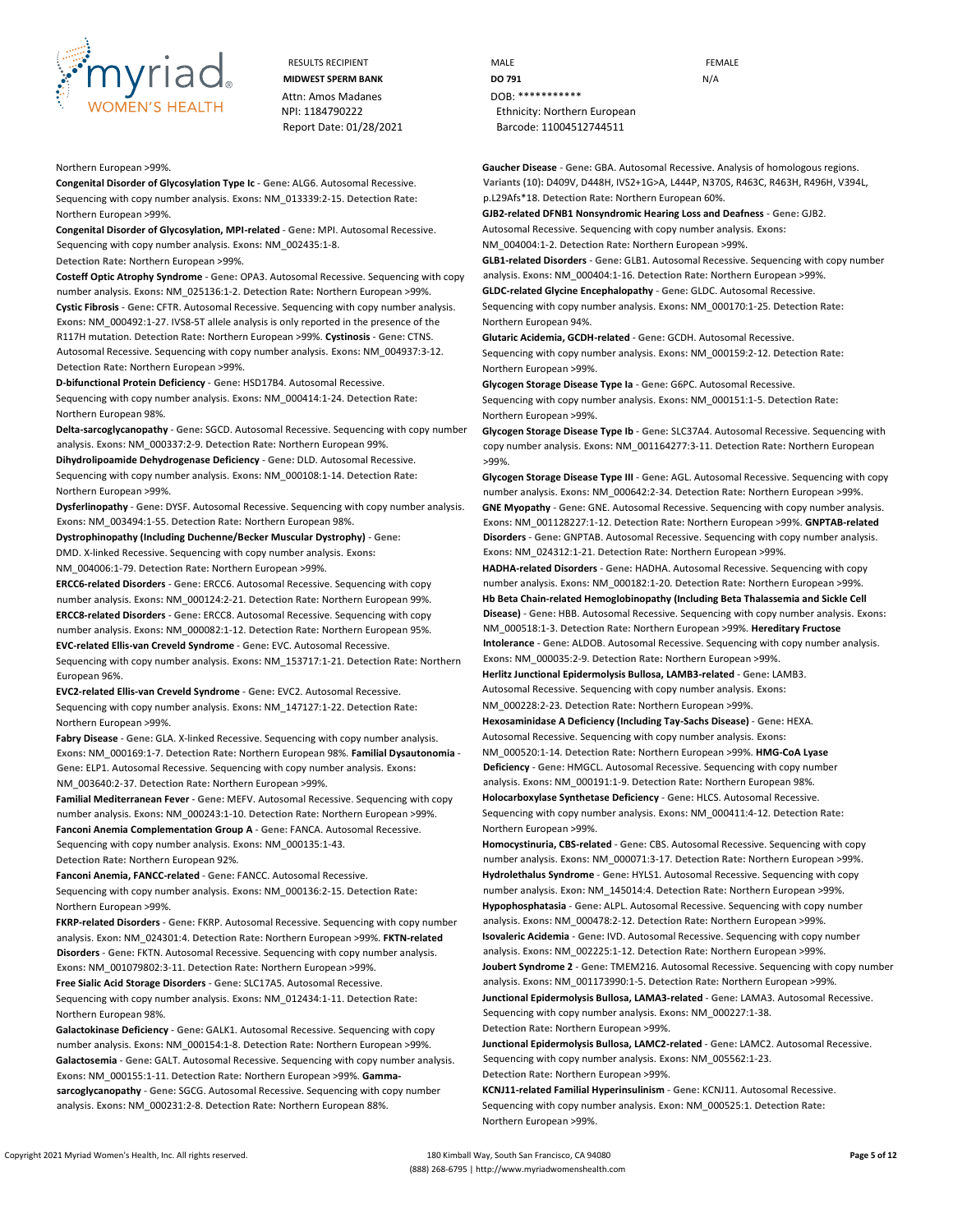

Attn: Amos Madanes **DOB:** \*\*\*\*\*\*\*\*\*\*\*\*\*

**Krabbe Disease** - **Gene:** GALC. Autosomal Recessive. Sequencing with copy number analysis. **Exons:** NM\_000153:1-17. **Detection Rate:** Northern European >99%.

**LAMA2-related Muscular Dystrophy** - **Gene:** LAMA2. Autosomal Recessive. Sequencing with copy number analysis. **Exons:** NM\_000426:1-43,45-65. **Detection Rate:** Northern European >99%.

**Leigh Syndrome, French-Canadian Type** - **Gene:** LRPPRC. Autosomal Recessive. Sequencing with copy number analysis. **Exons:** NM\_133259:1-38. **Detection Rate:** Northern European >99%.

**Lipoid Congenital Adrenal Hyperplasia** - **Gene:** STAR. Autosomal Recessive. Sequencing with copy number analysis. **Exons:** NM\_000349:1-7. **Detection Rate:** Northern European >99%.

**Lysosomal Acid Lipase Deficiency** - **Gene:** LIPA. Autosomal Recessive. Sequencing with copy number analysis. **Exons:** NM\_000235:2-10. **Detection Rate:** Northern European >99%.

**Maple Syrup Urine Disease Type Ia** - **Gene:** BCKDHA. Autosomal Recessive.

Sequencing with copy number analysis. **Exons:** NM\_000709:1-9. **Detection Rate:** Northern European >99%.

**Maple Syrup Urine Disease Type Ib** - **Gene:** BCKDHB. Autosomal Recessive.

Sequencing with copy number analysis. **Exons:** NM\_183050:1-10. **Detection Rate:** Northern European >99%.

**Maple Syrup Urine Disease Type II** - **Gene:** DBT. Autosomal Recessive. Sequencing with copy number analysis. **Exons:** NM\_001918:1-11. **Detection Rate:** Northern European 96%.

**Medium Chain Acyl-CoA Dehydrogenase Deficiency** - **Gene:** ACADM. Autosomal Recessive. Sequencing with copy number analysis. **Exons:** NM\_000016:1-12. **Detection Rate:** Northern European >99%.

**Megalencephalic Leukoencephalopathy with Subcortical Cysts** - **Gene:** MLC1.

Autosomal Recessive. Sequencing with copy number analysis. **Exons:**

NM\_015166:2-12. **Detection Rate:** Northern European >99%.

**Metachromatic Leukodystrophy** - **Gene:** ARSA. Autosomal Recessive. Sequencing with copy number analysis. **Exons:** NM\_000487:1-8. **Detection Rate:** Northern European >99%.

**Methylmalonic Acidemia, cblA Type** - **Gene:** MMAA. Autosomal Recessive. Sequencing with copy number analysis. **Exons:** NM\_172250:2-7. **Detection Rate:** Northern European >99%.

**Methylmalonic Acidemia, cblB Type** - **Gene:** MMAB. Autosomal Recessive. Sequencing with copy number analysis. **Exons:** NM\_052845:1-9. **Detection Rate:** Northern European >99%.

**Methylmalonic Aciduria and Homocystinuria, cblC Type** - **Gene:** MMACHC. Autosomal Recessive. Sequencing with copy number analysis. **Exons:** NM\_015506:1-4. **Detection Rate:** Northern European >99%. **MKS1-related Disorders** - **Gene:** MKS1. Autosomal Recessive. Sequencing with copy number analysis. **Exons:**  NM\_017777:1-18. **Detection Rate:** Northern European >99%.

**Mucolipidosis III Gamma** - **Gene:** GNPTG. Autosomal Recessive. Sequencing with copy number analysis. **Exons:** NM\_032520:1-11. **Detection Rate:** Northern European >99%. **Mucolipidosis IV** - **Gene:** MCOLN1. Autosomal Recessive. Sequencing with copy number analysis. **Exons:** NM\_020533:1-14. **Detection Rate:** Northern European >99%. **Mucopolysaccharidosis Type I** - **Gene:** IDUA. Autosomal Recessive. Sequencing with copy

number analysis. **Exons:** NM\_000203:1-14. **Detection Rate:** Northern European >99%. **Mucopolysaccharidosis Type II** - **Gene:** IDS. X-linked Recessive. Sequencing with copy number analysis. **Exons:** NM\_000202:1-9. **Detection Rate:** Northern European 88%. **Mucopolysaccharidosis Type IIIA** - **Gene:** SGSH. Autosomal Recessive. Sequencing with copy

number analysis. **Exons:** NM\_000199:1-8. **Detection Rate:** Northern European >99%. **Mucopolysaccharidosis Type IIIB** - **Gene:** NAGLU. Autosomal Recessive.

Sequencing with copy number analysis. **Exons:** NM\_000263:1-6. **Detection Rate:** Northern European >99%.

**Mucopolysaccharidosis Type IIIC** - **Gene:** HGSNAT. Autosomal Recessive. Sequencing with copy number analysis. **Exons:** NM\_152419:1-18. **Detection Rate:** Northern European >99%.

**MUT-related Methylmalonic Acidemia** - **Gene:** MUT. Autosomal Recessive. Sequencing with copy number analysis. **Exons:** NM\_000255:2-13. **Detection Rate:** Northern European >99%.

**MYO7A-related Disorders** - **Gene:** MYO7A. Autosomal Recessive. Sequencing with copy number analysis. **Exons:** NM\_000260:2-49. **Detection Rate:** Northern European >99%. **NEB-related Nemaline Myopathy** - **Gene:** NEB. Autosomal Recessive. Sequencing with copy number analysis. **Exons:** NM\_001271208:3-80,117-183. **Detection Rate:** Northern European 92%.

Copyright 2021 Myriad Women's Health, Inc. All rights reserved. 180 Kimball Way, South San Francisco, CA 94080 **Page 6 of 12**

RESULTS RECIPIENT **And CONTACT CONTROLLER CONTROLLER CONTROLLER CONTROLLER CONTROLLER CONTROLLER CONTROLLER CONTROLLER MIDWEST SPERM BANK DO 791 DO 791** NPI: 1184790222 Ethnicity: Northern European Report Date: 01/28/2021 Barcode: 11004512744511

**Nephrotic Syndrome, NPHS1-related** - **Gene:** NPHS1. Autosomal Recessive.

Sequencing with copy number analysis. **Exons:** NM\_004646:1-29. **Detection Rate:** Northern European >99%.

**Nephrotic Syndrome, NPHS2-related** - **Gene:** NPHS2. Autosomal Recessive.

Sequencing with copy number analysis. **Exons:** NM\_014625:1-8. **Detection Rate:** Northern European >99%.

**Niemann-Pick Disease Type C1** - **Gene:** NPC1. Autosomal Recessive. Sequencing with copy number analysis. **Exons:** NM\_000271:1-25. **Detection Rate:** Northern European >99%.

**Niemann-Pick Disease Type C2** - **Gene:** NPC2. Autosomal Recessive. Sequencing with copy number analysis. **Exons:** NM\_006432:1-5. **Detection Rate:** Northern European >99%. **Niemann-Pick Disease, SMPD1-related** - **Gene:** SMPD1. Autosomal Recessive.

Sequencing with copy number analysis. **Exons:** NM\_000543:1-6. **Detection Rate:** Northern European >99%.

**Nijmegen Breakage Syndrome** - **Gene:** NBN. Autosomal Recessive. Sequencing with copy number analysis. **Exons:** NM\_002485:1-16. **Detection Rate:** Northern European >99%.

**Ornithine Transcarbamylase Deficiency** - **Gene:** OTC. X-linked Recessive. Sequencing with copy number analysis. **Exons:** NM\_000531:1-10. **Detection Rate:**

Northern European 97%. **PCCA-related Propionic Acidemia** - **Gene:** PCCA. Autosomal Recessive. Sequencing with copy number analysis. **Exons:** NM\_000282:1-24. **Detection Rate:** Northern European 95%.

**PCCB-related Propionic Acidemia** - **Gene:** PCCB. Autosomal Recessive. Sequencing with copy number analysis. **Exons:** NM\_000532:1-15. **Detection Rate:** Northern European >99%. **PCDH15-related Disorders** - **Gene:** PCDH15. Autosomal Recessive. Sequencing with copy number analysis. **Exons:** NM\_033056:2-33. **Detection Rate:** Northern European 93%. **Pendred Syndrome** - **Gene:** SLC26A4. Autosomal Recessive. Sequencing with copy number

analysis. **Exons:** NM\_000441:2-21. **Detection Rate:** Northern European >99%. **Peroxisome Biogenesis Disorder Type 1** - **Gene:** PEX1. Autosomal Recessive.

Sequencing with copy number analysis. **Exons:** NM\_000466:1-24. **Detection Rate:** Northern European >99%.

**Peroxisome Biogenesis Disorder Type 3** - **Gene:** PEX12. Autosomal Recessive. Sequencing with copy number analysis. **Exons:** NM\_000286:1-3. **Detection Rate:** Northern European >99%.

**Peroxisome Biogenesis Disorder Type 4** - **Gene:** PEX6. Autosomal Recessive. Sequencing with copy number analysis. **Exons:** NM\_000287:1-17. **Detection Rate:** Northern European 97%.

**Peroxisome Biogenesis Disorder Type 5** - **Gene:** PEX2. Autosomal Recessive. Sequencing with copy number analysis. **Exon:** NM\_000318:4. **Detection Rate:** Northern European >99%.

**Peroxisome Biogenesis Disorder Type 6** - **Gene:** PEX10. Autosomal Recessive. Sequencing with copy number analysis. **Exons:** NM\_153818:1-6. **Detection Rate:** Northern European >99%.

**Phenylalanine Hydroxylase Deficiency** - **Gene:** PAH. Autosomal Recessive. Sequencing with copy number analysis. **Exons:** NM\_000277:1-13. **Detection Rate:** Northern European >99%.

**POMGNT-related Disorders** - **Gene:** POMGNT1. Autosomal Recessive. Sequencing with copy number analysis. **Exons:** NM\_017739:2-22. **Detection Rate:** Northern European 96%. **Pompe Disease** - **Gene:** GAA. Autosomal Recessive. Sequencing with copy number analysis. **Exons:** NM\_000152:2-20. **Detection Rate:** Northern European 98%.

**PPT1-related Neuronal Ceroid Lipofuscinosis** - **Gene:** PPT1. Autosomal Recessive. Sequencing with copy number analysis. **Exons:** NM\_000310:1-9. **Detection Rate:** Northern European >99%.

**Primary Carnitine Deficiency** - **Gene:** SLC22A5. Autosomal Recessive. Sequencing with copy number analysis. **Exons:** NM\_003060:1-10. **Detection Rate:** Northern European >99%. **Primary Hyperoxaluria Type 1** - **Gene:** AGXT. Autosomal Recessive. Sequencing with copy number analysis. **Exons:** NM\_000030:1-11. **Detection Rate:** Northern European >99%. **Primary Hyperoxaluria Type 2** - **Gene:** GRHPR. Autosomal Recessive. Sequencing with copy number analysis. **Exons:** NM\_012203:1-9. **Detection Rate:** Northern European >99%. **Primary Hyperoxaluria Type 3** - **Gene:** HOGA1. Autosomal Recessive. Sequencing with copy number analysis. **Exons:** NM\_138413:1-7. **Detection Rate:** Northern European >99%. **Pycnodysostosis** - **Gene:** CTSK. Autosomal Recessive. Sequencing with copy number analysis. **Exons:** NM\_000396:2-8. **Detection Rate:** Northern European >99%.

**Pyruvate Carboxylase Deficiency** - **Gene:** PC. Autosomal Recessive. Sequencing with copy number analysis. **Exons:** NM\_000920:3-22. **Detection Rate:** Northern European >99%.

(888) 268-6795 | http://www.myriadwomenshealth.com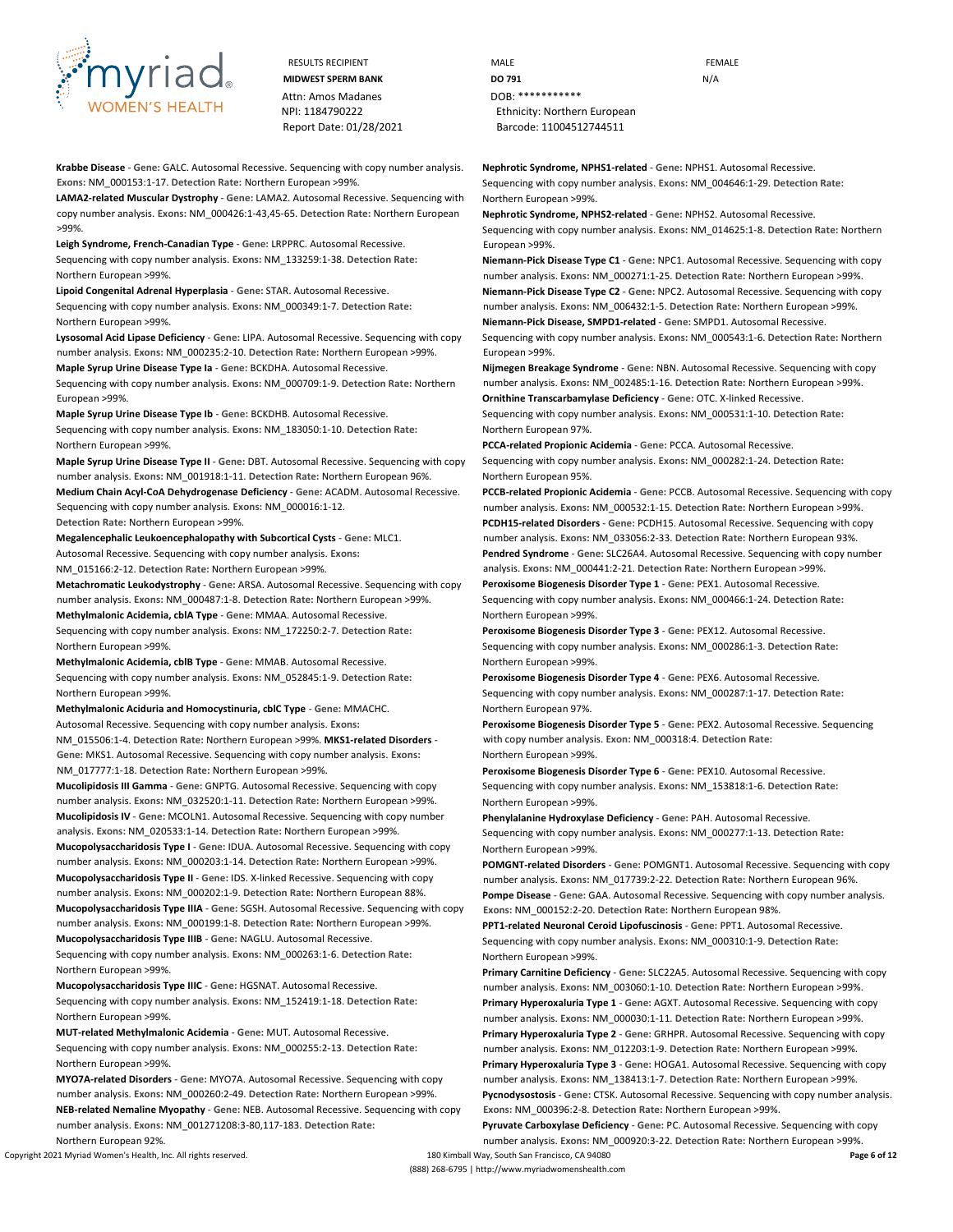

Attn: Amos Madanes **DOB: \*\*\*\*\*\*\*\*\*\*\*\*** 

RESULTS RECIPIENT **MALE MALE EXAMPLE MIDWEST SPERM BANK DO 791 DO 791 N/A** NPI: 1184790222 Ethnicity: Northern European Report Date: 01/28/2021 Barcode: 11004512744511

**Rhizomelic Chondrodysplasia Punctata Type 1** - **Gene:** PEX7. Autosomal Recessive. Sequencing with copy number analysis. **Exons:** NM\_000288:1-10. **Detection Rate:** Northern European >99%.

**RTEL1-related Disorders** - **Gene:** RTEL1. Autosomal Recessive. Sequencing with copy number analysis. **Exons:** NM\_032957:2-35. **Detection Rate:** Northern European >99%. **Sandhoff Disease** - **Gene:** HEXB. Autosomal Recessive. Sequencing with copy number analysis. **Exons:** NM\_000521:1-14. **Detection Rate:** Northern European >99%. **Short-chain Acyl-CoA Dehydrogenase Deficiency** - **Gene:** ACADS. Autosomal Recessive. Sequencing with copy number analysis. **Exons:** NM\_000017:1-10. **Detection Rate:** Northern European >99%.

**Sjogren-Larsson Syndrome** - **Gene:** ALDH3A2. Autosomal Recessive. Sequencing with copy number analysis. **Exons:** NM\_000382:1-10. **Detection Rate:** Northern European 96%. **SLC26A2-related Disorders** - **Gene:** SLC26A2. Autosomal Recessive. Sequencing with copy number analysis. **Exons:** NM\_000112:2-3. **Detection Rate:** Northern European >99%. **Smith-Lemli-Opitz Syndrome** - **Gene:** DHCR7. Autosomal Recessive. Sequencing with copy number analysis. **Exons:** NM\_001360:3-9. **Detection Rate:** Northern European >99%. **Spastic Paraplegia Type 15** - **Gene:** ZFYVE26. Autosomal Recessive. Sequencing with copy number analysis. **Exons:** NM\_015346:2-42. **Detection Rate:** Northern European >99%. **Spinal Muscular Atrophy** - **Gene:** SMN1. Autosomal Recessive. Spinal muscular atrophy. **Variant (1):** SMN1 copy number. **Detection Rate:** Northern European 95%. **Spondylothoracic Dysostosis** - **Gene:** MESP2. Autosomal Recessive. Sequencing with copy number analysis. **Exons:** NM\_001039958:1-2. **Detection Rate:** Northern European >99%. **TGM1-related Autosomal Recessive Congenital Ichthyosis** - **Gene:** TGM1. Autosomal Recessive. Sequencing with copy number analysis. **Exons:** NM\_000359:2-15. **Detection Rate:** Northern European >99%.

**TPP1-related Neuronal Ceroid Lipofuscinosis** - **Gene:** TPP1. Autosomal Recessive. Sequencing with copy number analysis. **Exons:** NM\_000391:1-13. **Detection Rate:** Northern European >99%.

**Tyrosine Hydroxylase Deficiency** - **Gene:** TH. Autosomal Recessive. Sequencing with copy number analysis. **Exons:** NM\_199292:1-14. **Detection Rate:** Northern European >99%. **Tyrosinemia Type I** - **Gene:** FAH. Autosomal Recessive. Sequencing with copy number analysis. **Exons:** NM\_000137:1-14. **Detection Rate:** Northern European >99%. **Tyrosinemia Type II** - **Gene:** TAT. Autosomal Recessive. Sequencing with copy number analysis. **Exons:** NM\_000353:2-12. **Detection Rate:** Northern European >99%. **USH1C-related Disorders** - **Gene:** USH1C. Autosomal Recessive. Sequencing with copy number analysis. **Exons:** NM\_005709:1-21. **Detection Rate:** Northern European >99%. **USH2A-related Disorders** - **Gene:** USH2A. Autosomal Recessive. Sequencing with copy number analysis. **Exons:** NM\_206933:2-72. **Detection Rate:** Northern European 94%. **Usher Syndrome Type 3** - **Gene:** CLRN1. Autosomal Recessive. Sequencing with copy number analysis. **Exons:** NM\_174878:1-3. **Detection Rate:** Northern European >99%. **Very-long-chain Acyl-CoA Dehydrogenase Deficiency** - **Gene:** ACADVL. Autosomal Recessive. Sequencing with copy number analysis. **Exons:** NM\_000018:1-20. **Detection Rate:** Northern European >99%.

**Wilson Disease** - **Gene:** ATP7B. Autosomal Recessive. Sequencing with copy number analysis. **Exons:** NM\_000053:1-21. **Detection Rate:** Northern European >99%. **X-linked Adrenoleukodystrophy** - **Gene:** ABCD1. X-linked Recessive. Sequencing with copy number analysis. **Exons:** NM\_000033:1-6. **Detection Rate:** Northern European 77%. **X-linked Alport Syndrome** - **Gene:** COL4A5. X-linked Recessive. Sequencing with copy number analysis. **Exons:** NM\_000495:1-51. **Detection Rate:** Northern European 95%. **X-linked Congenital Adrenal Hypoplasia** - **Gene:** NR0B1. X-linked Recessive. Sequencing with copy number analysis. **Exons:** NM\_000475:1-2. **Detection Rate:** Northern European 99%.

**X-linked Juvenile Retinoschisis** - **Gene:** RS1. X-linked Recessive. Sequencing with copy number analysis. **Exons:** NM\_000330:1-6. **Detection Rate:** Northern European 98%. **X-linked Myotubular Myopathy** - **Gene:** MTM1. X-linked Recessive. Sequencing with copy number analysis. **Exons:** NM\_000252:2-15. **Detection Rate:** Northern European 98%. **X-linked Severe Combined Immunodeficiency** - **Gene:** IL2RG. X-linked Recessive. Sequencing with copy number analysis. **Exons:** NM\_000206:1-8. **Detection Rate:** Northern European >99%.

**Xeroderma Pigmentosum Group A** - **Gene:** XPA. Autosomal Recessive. Sequencing with copy number analysis. **Exons:** NM\_000380:1-6. **Detection Rate:** Northern European >99%. **Xeroderma Pigmentosum Group C** - **Gene:** XPC. Autosomal Recessive. Sequencing with copy number analysis. **Exons:** NM\_004628:1-16. **Detection Rate:** Northern European 97%.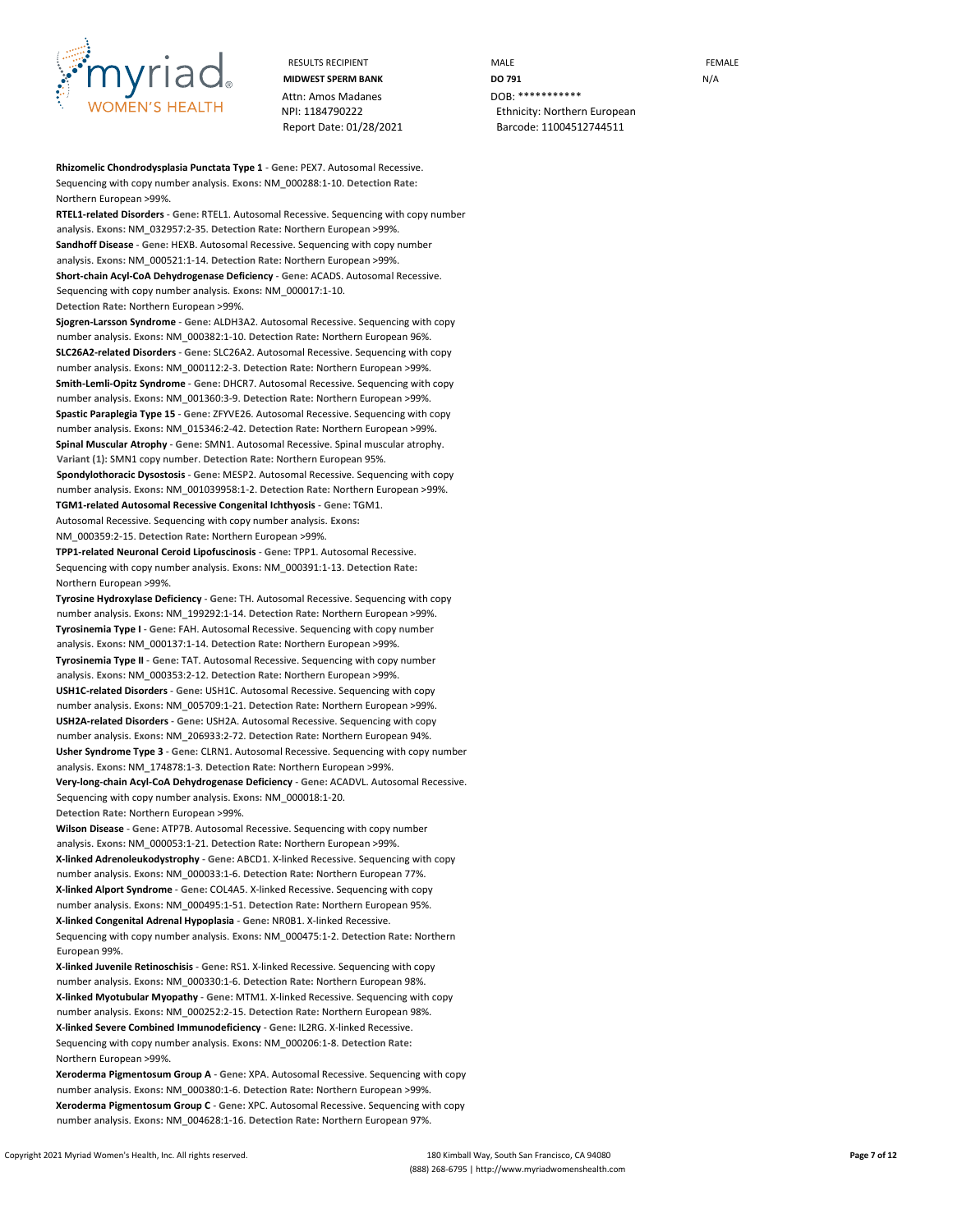

Attn: Amos Madanes<br>
NPI: 1184790222<br>
Ethnicity: Norther

RESULTS RECIPIENT **MALE MALE MIDWEST SPERM BANK DO 791 DO 791 N**/A Ethnicity: Northern European Report Date: 01/28/2021 Barcode: 11004512744511

## Risk Calculations

|                                                              | DO 791                      |                          |
|--------------------------------------------------------------|-----------------------------|--------------------------|
| <b>Disease</b>                                               | <b>Residual Risk</b>        | <b>Reproductive Risk</b> |
| 11-beta-hydroxylase-deficient Congenital Adrenal Hyperplasia | 1 in 3,800                  | $< 1$ in 1,000,000       |
| 6-pyruvoyl-tetrahydropterin Synthase Deficiency              | $< 1$ in 50,000             | $< 1$ in 1,000,000       |
| <b>ABCC8-related Familial Hyperinsulinism</b>                | 1 in 17,000                 | $< 1$ in 1,000,000       |
| <b>Adenosine Deaminase Deficiency</b>                        | 1 in 22,000                 | $< 1$ in 1,000,000       |
| Alpha Thalassemia, HBA1/HBA2-related                         | Alpha globin status: aa/aa. | Not calculated           |
| Alpha-mannosidosis                                           | 1 in 35,000                 | $< 1$ in 1,000,000       |
| Alpha-sarcoglycanopathy                                      | $< 1$ in 50,000             | $< 1$ in 1,000,000       |
| <b>Alstrom Syndrome</b>                                      | $< 1$ in 50,000             | $<$ 1 in 1,000,000       |
| <b>AMT-related Glycine Encephalopathy</b>                    | 1 in 22,000                 | $<$ 1 in 1,000,000       |
| Andermann Syndrome                                           | $< 1$ in 50,000             | $< 1$ in 1,000,000       |
| Argininemia                                                  | $< 1$ in 17,000             | $< 1$ in 1,000,000       |
| Argininosuccinic Aciduria                                    | 1 in 13,000                 | $< 1$ in 1,000,000       |
| Aspartylglucosaminuria                                       | $< 1$ in 50,000             | $< 1$ in 1,000,000       |
| <b>Ataxia with Vitamin E Deficiency</b>                      | $<$ 1 in 50,000             | $<$ 1 in 1,000,000       |
| Ataxia-telangiectasia                                        | 1 in 11,000                 | $<$ 1 in 1,000,000       |
| <b>ATP7A-related Disorders</b>                               | $<$ 1 in 1,000,000          | 1 in 600,000             |
| Autoimmune Polyglandular Syndrome Type 1                     | 1 in 15,000                 | $< 1$ in 1,000,000       |
| Autosomal Recessive Osteopetrosis Type 1                     | 1 in 35,000                 | $<$ 1 in 1,000,000       |
| Autosomal Recessive Polycystic Kidney Disease, PKHD1-related | 1 in 8,100                  | $< 1$ in 1,000,000       |
| Autosomal Recessive Spastic Ataxia of Charlevoix-Saguenay    | $< 1$ in 44,000             | $< 1$ in 1,000,000       |
| Bardet-Biedl Syndrome, BBS1-related                          | 1 in 32,000                 | $< 1$ in 1,000,000       |
| Bardet-Biedl Syndrome, BBS10-related                         | 1 in 42,000                 | $<$ 1 in 1,000,000       |
| Bardet-Biedl Syndrome, BBS12-related                         | $< 1$ in 50,000             | $<$ 1 in 1,000,000       |
| Bardet-Biedl Syndrome, BBS2-related                          | $< 1$ in 50,000             | $< 1$ in 1,000,000       |
| <b>BCS1L-related Disorders</b>                               | $< 1$ in 50,000             | $<$ 1 in 1,000,000       |
| Beta-sarcoglycanopathy                                       | 1 in 39,000                 | $< 1$ in 1,000,000       |
| <b>Biotinidase Deficiency</b>                                | 1 in 13,000                 | 1 in 650,000             |
| <b>Bloom Syndrome</b>                                        | $< 1$ in 50,000             | $< 1$ in 1,000,000       |
| Calpainopathy                                                | 1 in 13,000                 | $<$ 1 in 1,000,000       |
| Canavan Disease                                              | 1 in 9,700                  | $<$ 1 in 1,000,000       |
| Carbamoylphosphate Synthetase I Deficiency                   | $< 1$ in 57,000             | $< 1$ in 1,000,000       |
| Carnitine Palmitoyltransferase IA Deficiency                 | $<$ 1 in 50,000             | $<$ 1 in 1,000,000       |
| Carnitine Palmitoyltransferase II Deficiency                 | 1 in 25,000                 | $< 1$ in 1,000,000       |
| Cartilage-hair Hypoplasia                                    | $< 1$ in 50,000             | $< 1$ in 1,000,000       |
| Cerebrotendinous Xanthomatosis                               | 1 in 11,000                 | $< 1$ in 1,000,000       |
| Citrullinemia Type 1                                         | 1 in 14,000                 | $< 1$ in 1,000,000       |
| <b>CLN3-related Neuronal Ceroid Lipofuscinosis</b>           | 1 in 8,600                  | $<$ 1 in 1,000,000       |
| <b>CLN5-related Neuronal Ceroid Lipofuscinosis</b>           | $<$ 1 in 50,000             | $<$ 1 in 1,000,000       |
| <b>CLN6-related Neuronal Ceroid Lipofuscinosis</b>           | 1 in 43,000                 | $< 1$ in 1,000,000       |
| <b>CLN8-related Neuronal Ceroid Lipofuscinosis</b>           | $< 1$ in 50,000             | $< 1$ in 1,000,000       |
| <b>Cohen Syndrome</b>                                        | $< 1$ in 15,000             | $< 1$ in 1,000,000       |
| <b>COL4A3-related Alport Syndrome</b>                        | 1 in 6,200                  | $< 1$ in 1,000,000       |
| <b>COL4A4-related Alport Syndrome</b>                        | 1 in 12,000                 | $< 1$ in 1,000,000       |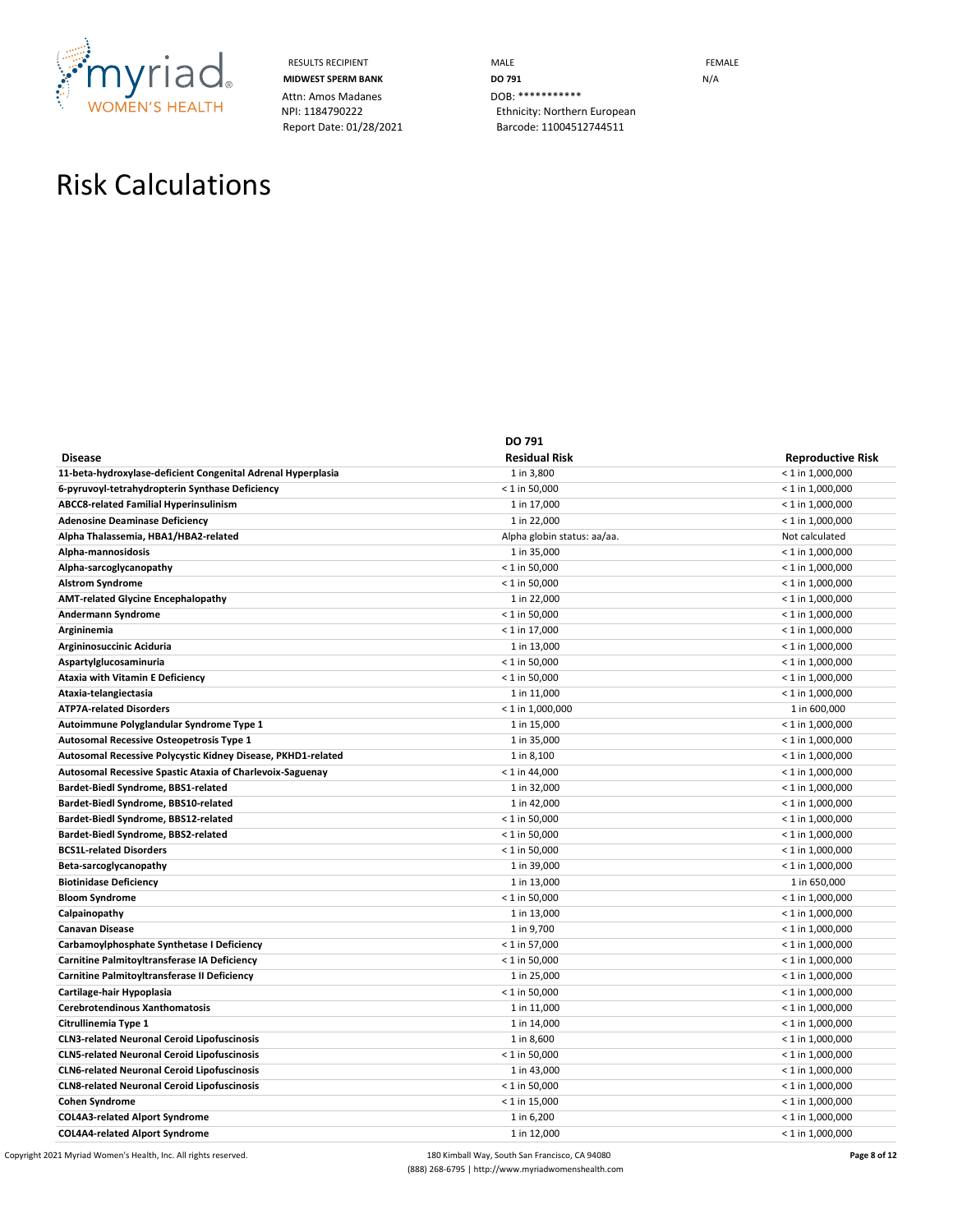

Attn: Amos Madanes<br>NPI: 1184790222

RESULTS RECIPIENT **And CONTACT CONTROLLER CONTROLLER CONTROLLER CONTROLLER CONTROLLER CONTROLLER CONTROLLER CONTROLLER MIDWEST SPERM BANK DO 791 DO 791 DO 791 DO 791 DO 791 DO 791 DO 791 DO 791 DO 8:** \*\*\*\*\*\*\*\*\*\* Ethnicity: Northern European Report Date: 01/28/2021 Barcode: 11004512744511

**Combined Pituitary Hormone Deficiency, PROP1-related** 1 1 in 6,100 1 in 6,100 1 in 6,100 combined Pituitary Hormone Deficiency, PROP1-related 1 in 1,000,000 1 in 6,100 1 in 6,100 km in 1,000,000 1 in 1,000,000 1 in 1,000, **Congenital Adrenal Hyperplasia, CYP21A2-related** 1 in 200,000 1 in 1,300 1 in 280,000 1 in 280,000 1 in 280,000

Below are the risk calculations for all conditions tested. Negative results do not rule out the possibility of being a carrier. Residual risk is an estimate of each patient's posttest likelihood of being a carrier, while the reproductive risk represents an estimated likelihood that the patients' future children could inherit each disease. These risks are inherent to all carrier-screening tests, may vary by ethnicity, are predicated on a negative family history, and are present even given a negative test result. Inaccurate reporting of ethnicity may cause errors in risk calculation. In addition, average carrier rates are estimated using incidence or prevalence data from published scientific literature and/or reputable databases, where available, and are incorporated into residual risk calculations for each population/ethnicity. When population-specific data is not available for a condition, average worldwide incidence or prevalence is used. Further, incidence and prevalence data are only collected for the specified phenotypes (which include primarily the classic or severe forms of disease) and may not include alternate or milder disease manifestations associated with the gene. Actual incidence rates, prevalence rates, and carrier rates, and therefore actual residual risks, may be higher or lower than the estimates provided. Carrier rates, incidence/prevalence, and/or residual risks are not provided for some genes with biological or heritable properties that would make these estimates inaccurate. A 't' symbol indicates a positive result. See the full clinical report for interpretation and details. The reproductive risk presented is based on a hypothetical pairing with a partner of the same ethnic group.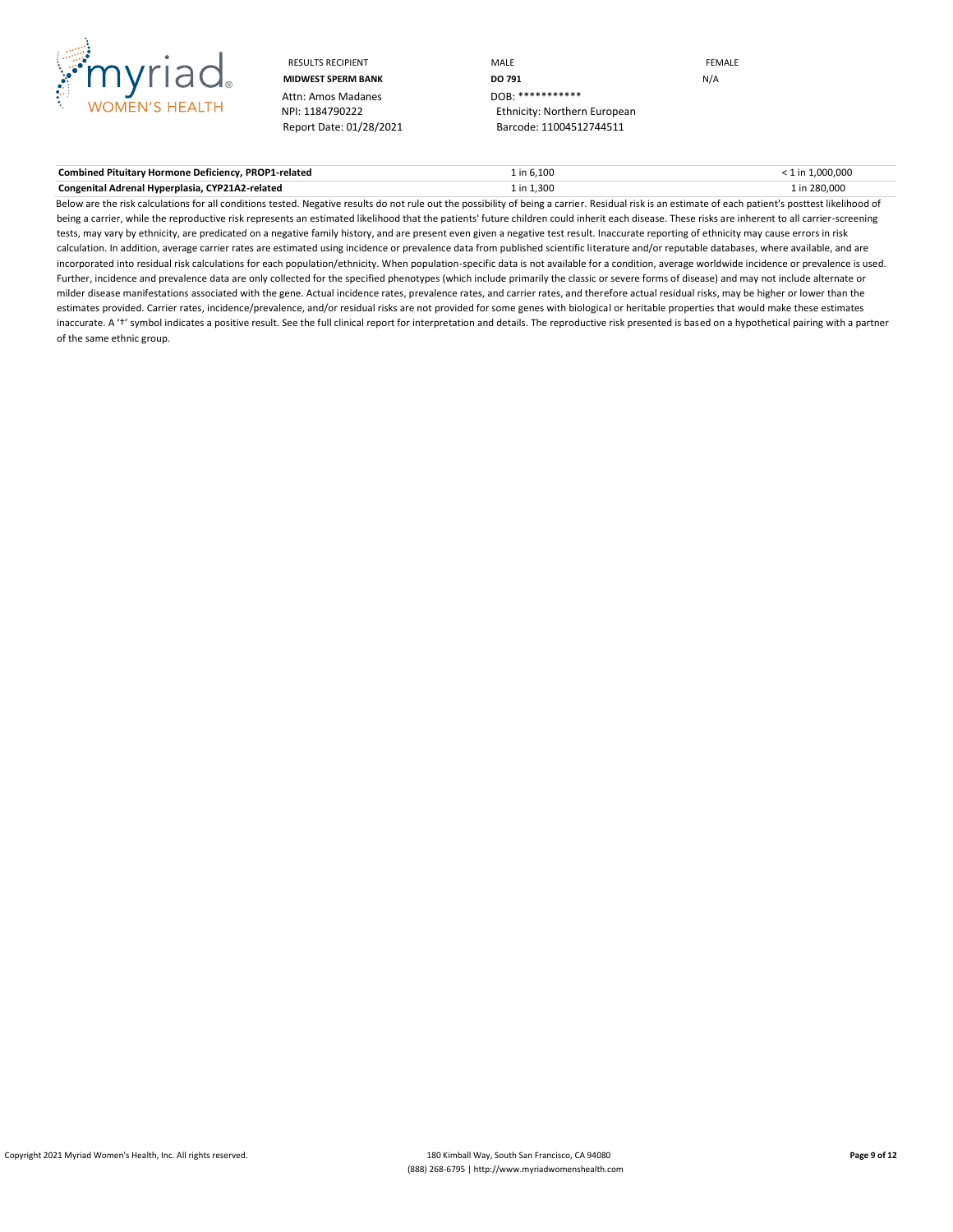

Attn: Amos Madanes **DOB: \*\*\*** 

RESULTS RECIPIENT **MALE MALE EXAMPLE MIDWEST SPERM BANK DO 791 DO 791 N/A** NPI: 1184790222 Ethnicity: Northern European Report Date: 01/28/2021 Barcode: 11004512744511

**DO 791**

**Disease Residual Risk Reproductive Risk Congenital Disorder of Glycosylation Type Ia** 1 in 16,000  $\leq 1$  in 1,000,000  $\leq 1$  in 1,000,000 **Congenital Disorder of Glycosylation Type Ic Congress 2008**  $\leq$  1 in 50,000  $\leq$  1 in 1,000,000  $\leq$  1 in 1,000,000 **Congenital Disorder of Glycosylation, MPI-related**  $\leq 1$  in 50,000  $\leq 1$  in 50,000  $\leq 1$  in 1,000,000 **Costeff Optic Atrophy Syndrome**  $\leq 1$  in 50,000  $\leq 1$  in 50,000  $\leq 1$  in 1,000,000  $\leq 1$  in 1,000,000  $\leq 1$ **Cystic Fibrosis** 1 in 360,000 1 in 360,000 1 in 360,000 1 in 360,000 1 in 360,000 1 in 360,000 1 in 360,000 1 in 360,000 1 in 360,000 1 in 360,000 1 in 360,000 1 in 360,000 1 in 360,000 1 in 360,000 1 in 360,000 1 in 360, **Cystinosis** 1 in 22,000 < 1 in 1,000,000 **D-bifunctional Protein Deficiency** 1 in 9,000 < 1 in 1,000,000 **Delta-sarcoglycanopathy**  $\leq 1$  **in 1,000,000 Dihydrolipoamide Dehydrogenase Deficiency** examples the state of the state of 1 in 50,000 and the state of 1 in 1,000,000 and the state of 1 in 1,000,000 and the state of 1 in 1,000,000 and the state of 1 in 1,000,000 and **Dysferlinopathy** 1 in 11,000 < 1 in 1,000,000 **Dystrophinopathy (Including Duchenne/Becker Muscular Dystrophy)** Not calculated Not calculated Not calculated Not calculated **ERCC6-related Disorders** 1 in 26,000 < 1 in 1,000,000 **ERCC8-related Disorders** < 1 in 9,900 < 1 in 1,000,000 **EVC-related Ellis-van Creveld Syndrome** 1 in 7,500 < 1 in 1,000,000 **EVC2-related Ellis-van Creveld Syndrome** < 1 in 50,000 < 1 in 1,000,000 **Fabry Disease** < 1 in 1,000,000 1 in 80,000 **Familial Dysautonomia** < 1 in 50,000 < 1 in 1,000,000 **Familial Mediterranean Fever** < 1 in 50,000 < 1 in 1,000,000 **Fanconi Anemia Complementation Group A** 1 in 2,800  $\leq 1$  in 2,800  $\leq 1$  in 1,000,000  $\leq 1$  in 1,000,000 **Fanconi Anemia, FANCC-related** < 1 in 50,000 < 1 in 1,000,000 **FKRP-related Disorders** 1 in 16,000 < 1 in 1,000,000 **FKTN-related Disorders** < 1 in 50,000 < 1 in 1,000,000 **Free Sialic Acid Storage Disorders** < 1 in 30,000 < 1 in 1,000,000 Galactokinase Deficiency **1in 10,000**  $\leq 1$  in 10,000  $\leq 1$  in 1,000,000 **Galactosemia**  $\leq 1$  in 1,000,000  $\leq 1$  in 1,000,000  $\leq 1$  in 1,000,000  $\leq 1$  in 1,000,000  $\leq 1$ **Gamma-sarcoglycanopathy**  $\leq 1$  in 1,000,000  $\leq 1$  in 1,000,000  $\leq 1$  in 1,000,000  $\leq 1$  in 1,000,000  $\leq 1$ **Gaucher Disease** 1 in 110,000 1 in 110,000 1 in 110,000 1 in 260 1 in 260 1 in 260 1 in 110,000 1 in 110,000 1 in 110,000 1 in 110,000 1 in 110,000 1 in 110,000 1 in 110,000 1 in 110,000 1 in 110,000 1 in 110,000 1 in 110 GJB2-related DFNB1 Nonsyndromic Hearing Loss and Deafness and The State 1 in 2,500 and The 2,500 and The 2,500 conserved and The 2,500 conserved and The 2,500 conserved and The 2,500 conserved and The 2,500 conserved and T **GLB1-related Disorders** 1 in 19,000 < 1 in 1,000,000 **GLDC-related Glycine Encephalopathy**  $\sim$  1 in 2,800  $\sim$  1 in 2,800  $\sim$  1 in 1,000,000 **Glutaric Acidemia, GCDH-related** 1 in 16,000 < 1 in 1,000,000 **Glycogen Storage Disease Type Ia** 1 and 18,000 to 1 in 18,000 to 1 in 19,000 to 1 in 19,000,000 to 1 in 1,000,000 **Glycogen Storage Disease Type Ib**  $\leq 1$  in 1,000,000  $\leq 1$  in 2,000,000  $\leq 1$  in 1,000,000  $\leq 1$  in 1,000,000  $\leq 1$ **Glycogen Storage Disease Type III** 1000,000 1 in 16,000 1 in 16,000 1 in 16,000 1 in 1000,000 1 in 1,000,000 1 in 1,000,000 1 in 1,000,000 1 in 1,000,000 1 in 1,000,000 1 in 1,000,000 1 in 1,000,000 1 in 1,000,000 1 in 1, **GNE Myopathy**  $\le$  **1 in 1,000,000**  $\le$  1 in 1,000,000 **GNPTAB-related Disorders**  $\leq 1$  in 1,000,000  $\leq 1$  in 1,000,000  $\leq 1$  in 1,000,000  $\leq 1$  in 1,000,000  $\leq 1$ **HADHA-related Disorders** 1 in 20,000 < 1 in 1,000,000 Hb Beta Chain-related Hemoglobinopathy (Including Beta Thalassemia and Sickle Cell Disease) 1 in 3,100 1 1 in 390,000 1 in 390,000 **Hereditary Fructose Intolerance**  $\sim$  1 in 7,900  $\sim$  1 in 7,900  $\sim$  1 in 1,000,000  $\sim$  1 in 1,000,000 **Herlitz Junctional Epidermolysis Bullosa, LAMB3-related** < 1 in 50,000 < 1 in 1,000,000 Hexosaminidase A Deficiency (Including Tay-Sachs Disease) **1 in 30,000** 1 in 30,000 **1000** 1 in 30,000 **1000,000 HMG-CoA Lyase Deficiency** < 1 in 33,000 < 1 in 1,000,000 **Holocarboxylase Synthetase Deficiency** 2 in 1,000,000 2 in 15,000 4 and 2 in 1,000,000 4 and 2 in 1,000,000 4 and 2 in 1,000,000 5 and 2 in 1,000,000 5 and 2 in 1,000,000 5 and 2 in 1,000,000 5 and 2 in 1,000,000 5 and 2 **Homocystinuria, CBS-related** < 1 in 1,000,000 < 1 in 1,000,000 < 1 in 1,000,000 < 1 in 1,000,000 < 1 in 1,000,000 < 1 in 1,000,000 < 1 in 1,000,000 < 1 in 1,000,000 < 1 in 1,000,000 < 1 in 1,000,000 < 1 in 1,000,000 < 1 i **Hydrolethalus Syndrome** < 1 in 50,000 < 1 in 1,000,000 **Hypophosphatasia** 1 in 27,000 < 1 in 1,000,000 **Isovaleric Acidemia** 1 in 32,000 < 1 in 1,000,000 **Joubert Syndrome 2** < 1 in 50,000 < 1 in 1,000,000 **Junctional Epidermolysis Bullosa, LAMA3-related**  $\leq 1$  in 1,000,000  $\leq 1$  in 1,000,000  $\leq 1$  in 1,000,000 **Junctional Epidermolysis Bullosa, LAMC2-related**  $\leq 1$  in 1,000,000  $\leq 1$  in 50,000  $\leq 1$  in 1,000,000  $\leq 1$ **KCNJ11-related Familial Hyperinsulinism** < 1 in 50,000 < 1 in 1,000,000 **Krabbe Disease** 1 in 14,000 < 1 in 1,000,000 **LAMA2-related Muscular Dystrophy** 1 in 34,000 < 1 in 1,000,000 Leigh Syndrome, French-Canadian Type **11 in 1,000,000**  $\leq 1$  in 50,000  $\leq 1$  in 1,000,000  $\leq 1$  in 1,000,000 **Lipoid Congenital Adrenal Hyperplasia**  $\leq 1$  in 1,000,000  $\leq 1$  in 1,000,000  $\leq 1$  in 1,000,000  $\leq 1$ **Lysosomal Acid Lipase Deficiency 1 in 1,000,000 1 in 18,000 1 in 18,000 1 in 1,000,000 1 in 1,000,000 Maple Syrup Urine Disease Type Ia** 1 1 and 1 in 42,000 1 in 42,000 1 and 1 in 1,000,000 1 and 1 in 1,000,000 1 and 1 in 1,000,000 1 and 1 in 1,000,000 1 and 1 in 1,000,000 1 and 1 in 1,000,000 1 and 1 in 1,000,000 1 and 1 **Maple Syrup Urine Disease Type Ib**  $\leq 1$  in  $1,000,000$   $\leq 1$  in  $1,000,000$ 

Copyright 2021 Myriad Women's Health, Inc. All rights reserved. 180 Kimball Way, South San Francisco, CA 94080 **Page 10 of 12** (888) 268-6795 | http://www.myriadwomenshealth.com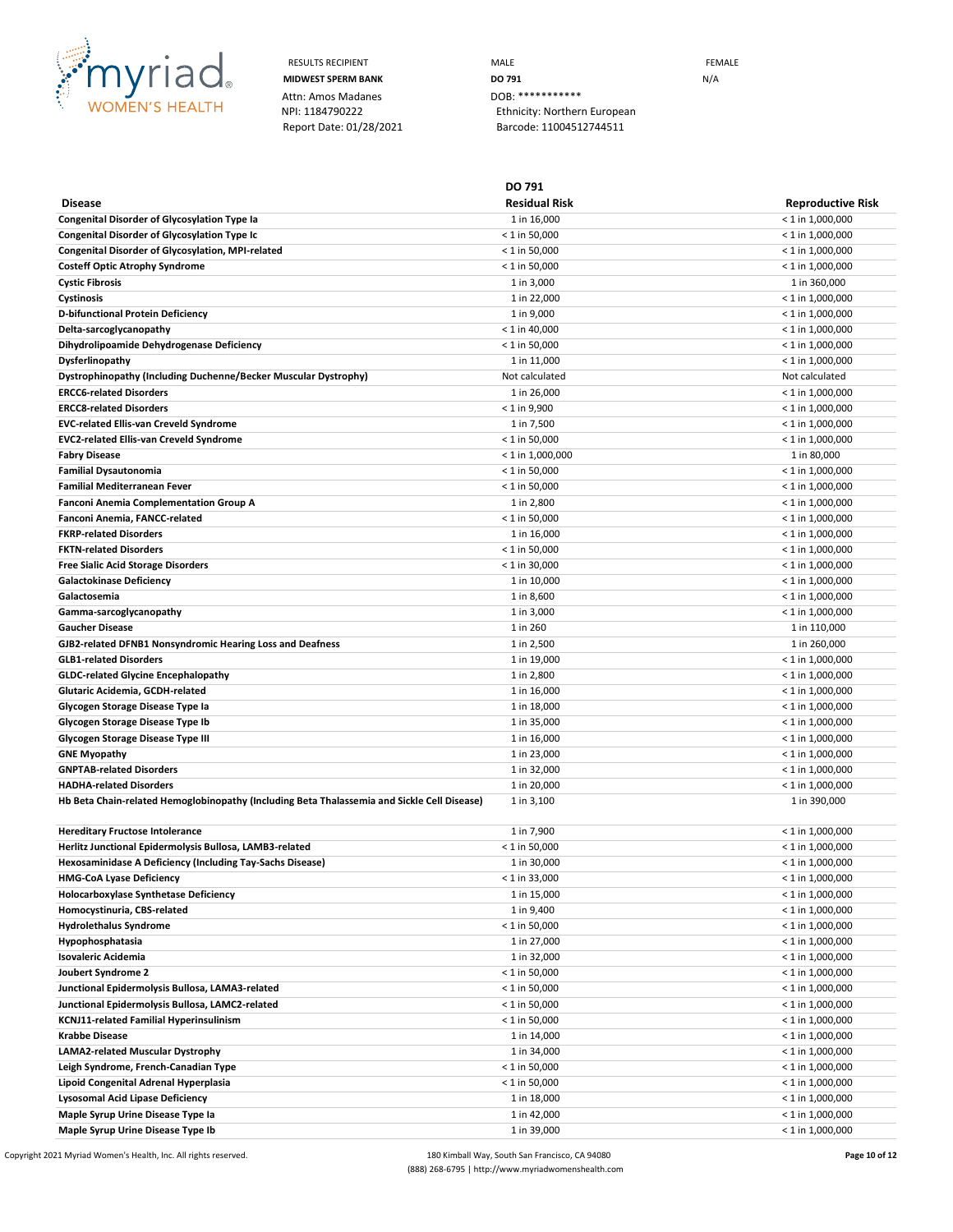

Attn: Amos Madanes<br>
NPI: 1184790222<br>
Ethnicity: Norther

RESULTS RECIPIENT **MALE MALE EXAMPLE MIDWEST SPERM BANK DO 791 DO 791 N**/A Ethnicity: Northern European Report Date: 01/28/2021 Barcode: 11004512744511

**Maple Syrup Urine Disease Type II** 1 and the Urine of the Urine of the 13,000 and the 13,000 computer of 1 in 1,000,000 computer of 1 in 1,000,000 computer of 1 in 1,000,000 computer of 1 in 1,000,000 computer of 1 in 1,0 **Medium Chain Acyl-CoA Dehydrogenase Deficiency 1in 4,400** 1 in 4,400 1 in 790,000 1 in 790,000 Megalencephalic Leukoencephalopathy with Subcortical Cysts  $\leq 1$  in 50,000  $\leq 1$  in 50,000  $\leq 1$  in 1,000,000

|                                                        | DO 791                      |                          |
|--------------------------------------------------------|-----------------------------|--------------------------|
| <b>Disease</b>                                         | <b>Residual Risk</b>        | <b>Reproductive Risk</b> |
| Metachromatic Leukodystrophy                           | 1 in 16,000                 | $< 1$ in 1,000,000       |
| Methylmalonic Acidemia, cblA Type                      | $< 1$ in 50,000             | $< 1$ in 1,000,000       |
| Methylmalonic Acidemia, cblB Type                      | 1 in 48,000                 | $<$ 1 in 1,000,000       |
| Methylmalonic Aciduria and Homocystinuria, cblC Type   | 1 in 16,000                 | $<$ 1 in 1,000,000       |
| <b>MKS1-related Disorders</b>                          | $< 1$ in 50,000             | $<$ 1 in 1,000,000       |
| <b>Mucolipidosis III Gamma</b>                         | $<$ 1 in 50,000             | $<$ 1 in 1,000,000       |
| <b>Mucolipidosis IV</b>                                | $< 1$ in 50,000             | $<$ 1 in 1,000,000       |
| Mucopolysaccharidosis Type I                           | 1 in 16,000                 | $<$ 1 in 1,000,000       |
| Mucopolysaccharidosis Type II                          | 1 in 600,000                | 1 in 150,000             |
| Mucopolysaccharidosis Type IIIA                        | 1 in 12,000                 | $<$ 1 in 1,000,000       |
| Mucopolysaccharidosis Type IIIB                        | 1 in 25,000                 | $<$ 1 in 1,000,000       |
| Mucopolysaccharidosis Type IIIC                        | 1 in 37,000                 | $<$ 1 in 1,000,000       |
| <b>MUT-related Methylmalonic Acidemia</b>              | 1 in 26,000                 | $<$ 1 in 1,000,000       |
| <b>MYO7A-related Disorders</b>                         | 1 in 15,000                 | $<$ 1 in 1,000,000       |
| <b>NEB-related Nemaline Myopathy</b>                   | 1 in 1,200                  | 1 in 400,000             |
| Nephrotic Syndrome, NPHS1-related                      | $< 1$ in 50,000             | $<$ 1 in 1,000,000       |
| Nephrotic Syndrome, NPHS2-related                      | 1 in 35,000                 | $<$ 1 in 1,000,000       |
| Niemann-Pick Disease Type C1                           | 1 in 19,000                 | $<$ 1 in 1,000,000       |
| Niemann-Pick Disease Type C2                           | $< 1$ in 50,000             | $<$ 1 in 1,000,000       |
| Niemann-Pick Disease, SMPD1-related                    | 1 in 25,000                 | $<$ 1 in 1,000,000       |
| Nijmegen Breakage Syndrome                             | 1 in 15,000                 | $<$ 1 in 1,000,000       |
| <b>Ornithine Transcarbamylase Deficiency</b>           | $< 1$ in 1,000,000          | 1 in 140,000             |
| <b>PCCA-related Propionic Acidemia</b>                 | 1 in 4,200                  | $<$ 1 in 1,000,000       |
| <b>PCCB-related Propionic Acidemia</b>                 | 1 in 22,000                 | $<$ 1 in 1,000,000       |
| <b>PCDH15-related Disorders</b>                        | 1 in 3,300                  | $<$ 1 in 1,000,000       |
| <b>Pendred Syndrome</b>                                | 1 in 8,200                  | $<$ 1 in 1,000,000       |
| Peroxisome Biogenesis Disorder Type 1                  | 1 in 16,000                 | $<$ 1 in 1,000,000       |
| Peroxisome Biogenesis Disorder Type 3                  | 1 in 44,000                 | $<$ 1 in 1,000,000       |
| Peroxisome Biogenesis Disorder Type 4                  | 1 in 9,300                  | $<$ 1 in 1,000,000       |
| Peroxisome Biogenesis Disorder Type 5                  | $< 1$ in 71,000             | $<$ 1 in 1,000,000       |
| Peroxisome Biogenesis Disorder Type 6                  | $< 1$ in 50,000             | $<$ 1 in 1,000,000       |
| Phenylalanine Hydroxylase Deficiency                   | 1 in 4,800                  | 1 in 940,000             |
| <b>POMGNT-related Disorders</b>                        | $< 1$ in 12,000             | $<$ 1 in 1,000,000       |
| <b>Pompe Disease</b>                                   | 1 in 4,000                  | $<$ 1 in 1,000,000       |
| <b>PPT1-related Neuronal Ceroid Lipofuscinosis</b>     | 1 in 7,700                  | $<$ 1 in 1,000,000       |
| <b>Primary Carnitine Deficiency</b>                    | 1 in 11,000                 | $<$ 1 in 1,000,000       |
| Primary Hyperoxaluria Type 1                           | 1 in 17,000                 | $<$ 1 in 1,000,000       |
| Primary Hyperoxaluria Type 2                           | $< 1$ in 50,000             | $<$ 1 in 1,000,000       |
| Primary Hyperoxaluria Type 3                           | 1 in 13,000                 | $< 1$ in 1,000,000       |
| Pycnodysostosis                                        | 1 in 43,000                 | $<$ 1 in 1,000,000       |
| <b>Pyruvate Carboxylase Deficiency</b>                 | 1 in 25,000                 | $<$ 1 in 1,000,000       |
| Rhizomelic Chondrodysplasia Punctata Type 1            | 1 in 16,000                 | $< 1$ in 1,000,000       |
| <b>RTEL1-related Disorders</b>                         | $< 1$ in 50,000             | $<$ 1 in 1,000,000       |
| <b>Sandhoff Disease</b>                                | 1 in 32,000                 | $<$ 1 in 1,000,000       |
| Short-chain Acyl-CoA Dehydrogenase Deficiency          | 1 in 11,000                 | $< 1$ in 1,000,000       |
| Sjogren-Larsson Syndrome                               | $< 1$ in 12,000             | $< 1$ in 1,000,000       |
| <b>SLC26A2-related Disorders</b>                       | 1 in 16,000                 | $< 1$ in 1,000,000       |
| Smith-Lemli-Opitz Syndrome                             | 1 in 9,400                  | $<$ 1 in 1,000,000       |
| Spastic Paraplegia Type 15                             | $< 1$ in 50,000             | $<$ 1 in 1,000,000       |
|                                                        | Negative for g.27134T>G SNP |                          |
| <b>Spinal Muscular Atrophy</b>                         | SMN1: 2 copies              | 1 in 110,000             |
|                                                        | 1 in 770                    |                          |
| <b>Spondylothoracic Dysostosis</b>                     | $< 1$ in 50,000             | $<$ 1 in 1,000,000       |
| TGM1-related Autosomal Recessive Congenital Ichthyosis | 1 in 22,000                 | $< 1$ in 1,000,000       |
| TPP1-related Neuronal Ceroid Lipofuscinosis            | 1 in 30,000                 | $< 1$ in 1,000,000       |
| <b>Tyrosine Hydroxylase Deficiency</b>                 | $< 1$ in 50,000             | $< 1$ in 1,000,000       |

Copyright 2021 Myriad Women's Health, Inc. All rights reserved. 180 Kimball Way, South San Francisco, CA 94080 **Page 11 of 12** (888) 268-6795 | http://www.myriadwomenshealth.com